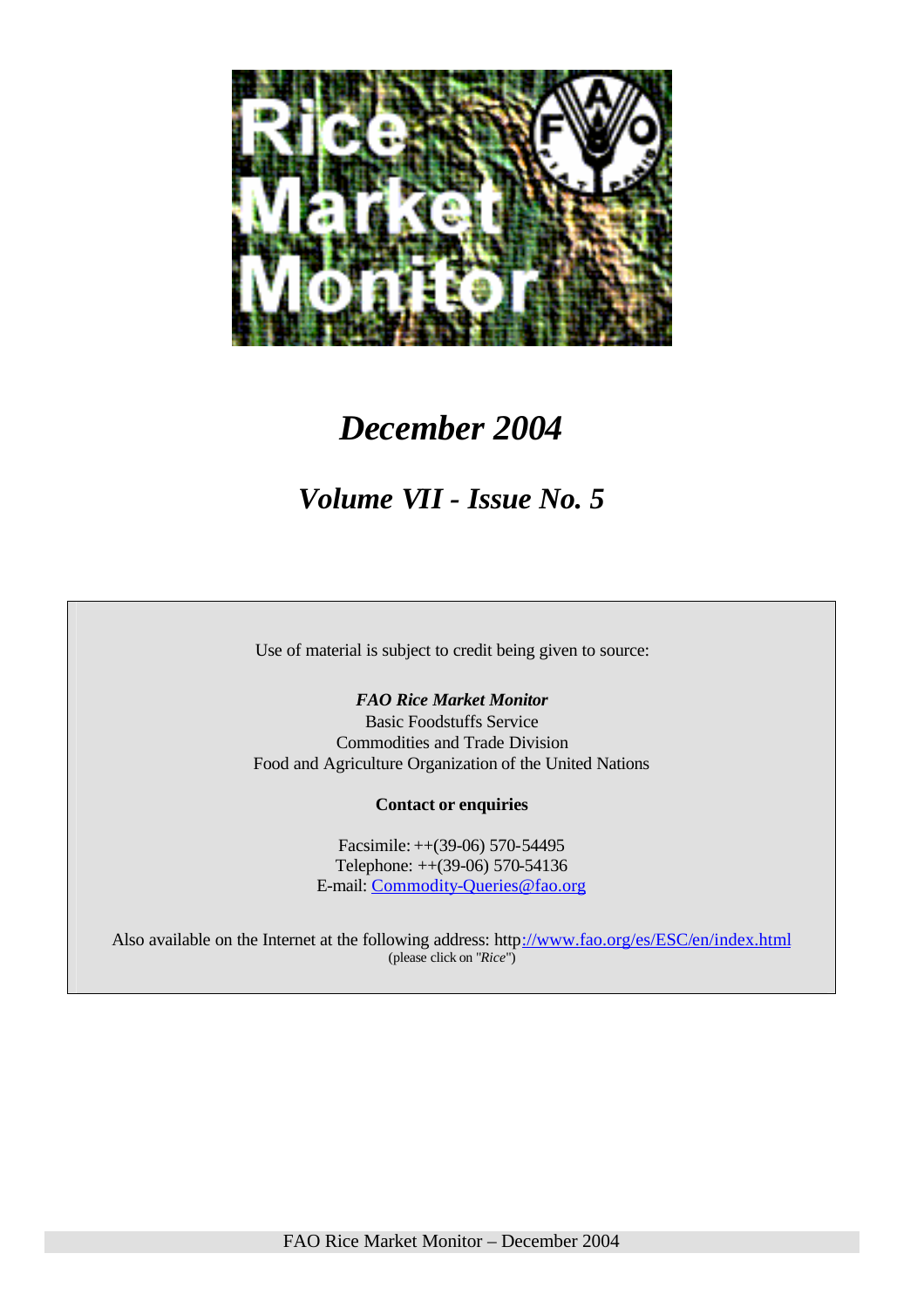#### **HIGHLIGHTS**

- FAO forecast of global paddy production in 2004 has been raised by 3 million tonnes to 611 million tonnes, following improved expectations for China, Indonesia, the Philippines, the United States and Viet Nam, which more than compensated a downgrading of production in Cambodia, Japan, Peru and Thailand. The season outlook also deteriorated in Africa, where crops have been impaired by irregular precipitation and by a locust infestation.
- At the current foreseen level of 611 million tonnes, world paddy production would be 27 million tonnes higher than in 2003 and close to the record achieved in 1999. Much of the yearly increase is expected to be concentrated in Asia, especially in China, but also in Indonesia. Further output gains are anticipated in Afghanistan, the Democratic Republic of Korea, Pakistan, the Philippines and Viet Nam, with a recovery also prospected in Japan and the Republic of Korea. By contrast, adverse weather conditions, in particular drought and floods, may cause output to fall in Bangladesh, Cambodia, India, Malaysia, Myanmar, Nepal, Sri Lanka and Thailand. Overall production in Africa is set to rise, reflecting good crops in Egypt, Madagascar and, to a smaller extent, in Guinea Bissau, Nigeria and Tanzania. However, it could fall in Chad, Cote d'Ivoire, Ghana, Malawi, Mali, Mozambique and Senegal, because of an erratic rainfall pattern this season. In Latin America and the Caribbean, excellent paddy crops were harvested earlier this year in Argentina, Brazil and Uruguay. Production is anticipated to rise also in Bolivia and Colombia, but Chile, Ecuador, Guyana and Peru might experience a decline, mostly because of unfavourable weather conditions. Prospects are also rather bleak in Central America and the Caribbean, where crops have been damaged by drought and hurricanes. In the rest of the world, production is set to reach a new record in the United States. A recovery was also witnessed in Australia, but not sufficient for it to fully recover from the dramatic 2003 drought-induced shortfall. The season is anticipated to end positively in the European Union (EU-25).
- Forecasts for the 2005 paddy season have been released by several countries in the Southern Hemisphere, which have started planting their main paddy crops. Again constrained by a lack of water for irrigation, Australia expects to harvest less than half the levels achieved prior to 2003. The 2005 outlook is also poor in South America, where insufficient rainfall has delayed plantings. Based on early forecasts from the countries, production could fall in Brazil and in Uruguay. On the other hand, production is set to keep rising in Argentina.
- FAO forecast for rice trade in 2004 has been lowered by about 400 000 tonnes, to 26.1 million tonnes, almost 6 percent below the 2003 revised trade estimate. Most of the expected yearly decline reflects limited export availabilities in several of the major exporting countries, particularly China, India, Myanmar, the United States and Pakistan. Part of the above exporters' shortfalls is forecast to be filled through larger exports from Thailand, now set to achieve an all time high of 10 million tonnes, and from Vietnam. Sales by Argentina, Egypt, and Uruguay are also likely to increase. Much of the anticipated contraction in trade in 2004 would be on account of lower imports to three of the most important rice markets, namely Bangladesh, Brazil and Indonesia. By contrast, shipments to most of the other major importing markets are foreseen to increase, including to China Mainland, but also to the Philippines, Saudi Arabia and Sri Lanka. In Africa, Benin, Cote d'Ivoire, Ghana, Mozambique and South Africa are anticipated to import more, while prospects for Nigeria point to little change from last year. Purchases by the Dominican Republic, Peru and the United States are expected to increase.
- Given current 2004 production prospects, FAO first forecast of trade in 2005 points to a yearly decline of about 900 000 tonnes to 25.2 million tonnes. The drop should stem principally from supply constraints in some of the major exporting countries, especially Thailand, India and Uruguay. By contrast, given the favourable production outlook in 2004, exports from China (mainland) in 2005 could bounce back. Increases are also anticipated in Pakistan and the United States, while Viet Nam and Egypt are expected to maintain the high level of exports achieved this year. On the demand side, Brazil, China (mainland), the Islamic Republic of Iran, the Philippines and the United States are all anticipated to reduce their imports in 2005. Nigeria could also purchase less, if the current protective policies become more effective. By contrast, imports to Bangladesh and Indonesia are likely to rebound.
- Improved prospects for global rice production in 2004 has led to a 2 million tonne upward revision in FAO forecast of aggregate stocks at the close of the 2004 crop seasons. Despite the adjustment, world rice inventories would only reach 99 million tonnes, still 4 million tonnes less than in 2003. This means that, for the fifth consecutive year, production would remain short of consumption, with the difference covered with supplies drawn from stocks.
- Rice export prices weakened in recent months, driving the FAO Rice All Price Index (1998-00=100) from 102 in September to 100 in November. Among the various types of rice monitored by FAO, prices of Japonica rice have been the most prone to fall, while quotations for aromatic rice have strengthened since September.
- International rice price prospects in the coming months will depend to a large extent on the size and quality of the harvests currently under progress. However, with production setbacks anticipated in several of the major exporting countries, supplies available for trade in 2005 might be limited. As import demand is anticipated to remain strong, the current world rice price weakness is likely to be only temporary and quotations could regain momentum next year.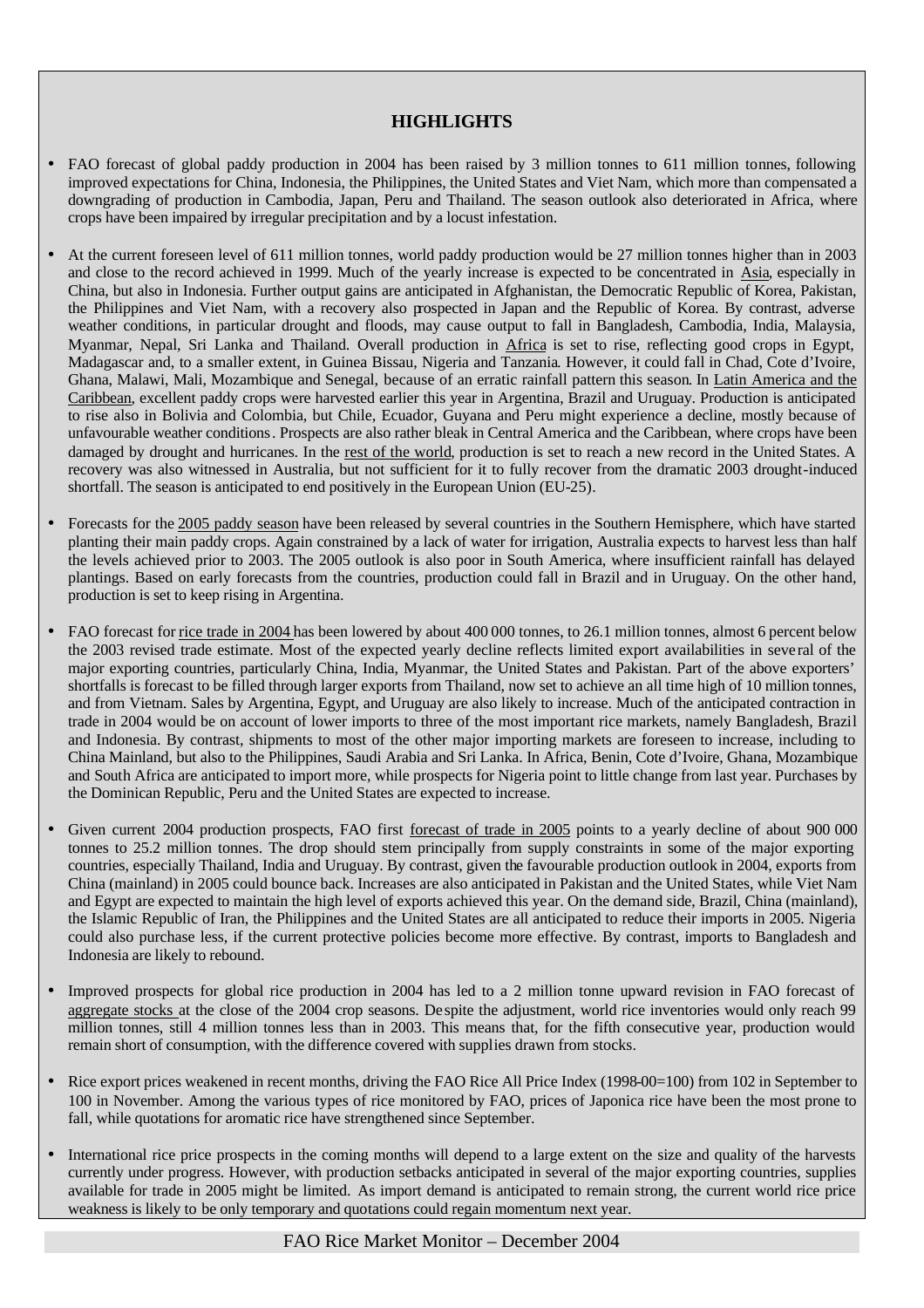#### **RICE SITUATION UPDATE AS OF 30 NOVEMBER 2004**

# **I. PRODUCTION**

#### **Improved Prospects in China raise expectations of a near record 2004 paddy season**

Most countries in the Northern Hemisphere are now in the process of gathering their principal 2004 paddy crops, but many of them will not conclude the season until well into next year, when the secondary, mostly irrigated, 2004 crops will be harvested. Meanwhile, in the Southern Hemisphere, the 2004 rice seasons are mostly concluded and planting of the 2005 main paddy crops is already in progress.



The outlook for global paddy production in 2004 has been revised upward by 3 million tonnes to 611 million tonnes. mainly on account of expectations of higher crops in China, the major world rice producing country, but also in Indonesia, the Philippines, the United States and Viet Nam. Improved prospects in those countries more than compensated for the scaling down of production forecasts in Cambodia, Japan, Peru and Thailand. Prospects also deteriorated in parts of Africa, where crops have been impaired by irregular and inadequate

precipitation and by locust infestations. If confirmed at 611 million tones, world paddy production this season would be 27 million tonnes higher than in 2003 and close to the record achieved in 1999.

# *1.1 ASIA*

#### **While production in China is set to rebound, setbacks impair the season in many other countries in the region**

Most countries in the region have already harvested their main 2004 paddy crops and are now seeding their secondary crops. In the past few months, drought problems have been reported across Asia, especially in southern China, Central Vietnam, northeast Thailand, etc.. Nonetheless, owing mainly to China and Indonesia, some of the largest world rice producing countries, paddy production in Asia is now forecast to reach some 553 million tonnes in 2004, some 3 million tonnes more than previously forecast and 23 million tonnes above last year.

According to a recent joint FAO/WFP crop assessme nt, scanty and erratic precipitation in **Afghanistan** interrupted the strong recovery in agricultural output witnessed in the past two years. However, a shift of farmers from wheat to rice plantings in the Northeast in response to high prices of rice relative to other crops is expected to sustain a 7 percent increase in paddy production to 465 000 tonnes, 30 000 tonnes more than previously forecast.

**Bangladesh** reportedly suffered the worst floods in fifteen years between July and September, which caused severe damage to the standing summer crops, including the early season Aus paddy crop and the early-transplanted Aman paddy crop. However, the overall impact on the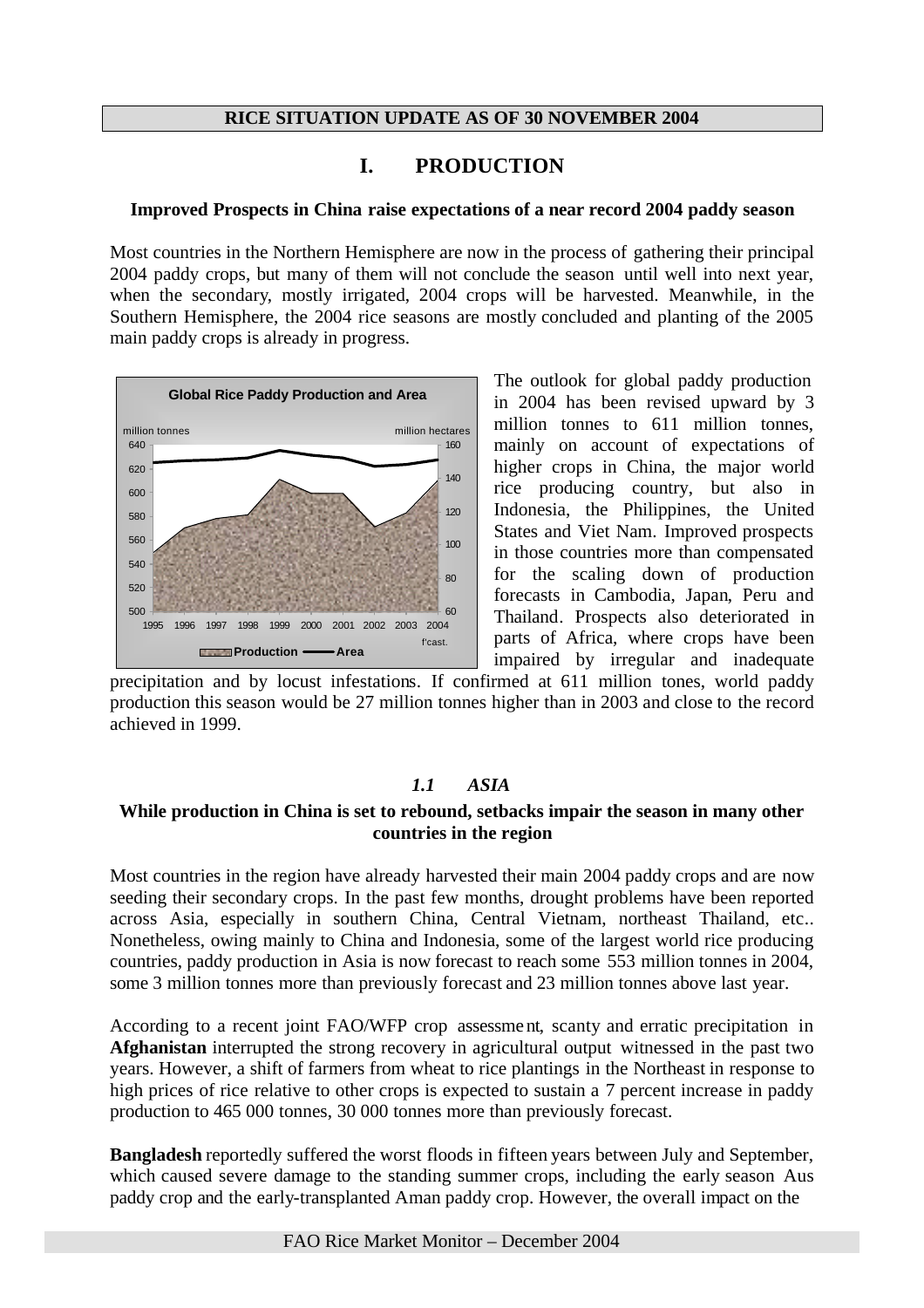final production has been assessed to be modest, since a swift implementation of a special relief programme, which included the distribution of seeds and seedlings, sustained some

replanting of the affected areas. Moreover, the rainfall should have resulted in a replenishment of reservoirs which will likely foster an expansion of plantings, starting in December, of the irrigated Boro paddy crop. Overall, Bangladesh is still poised to harvest 38.3 million tonnes, a modest 1 percent reduction from last year record.

The impact of the floods brought considerable hardship to people in 39 of Bangladesh's districts. In August, the Government responded by launching a flood assistance programme benefiting 20 million people, for three to four months under its Vulnerable Group Feeding



scheme. According to the programme, 4.3 million families will be receiving a monthly allocation of 10 kg of rice. In addition, to check a surge in rice prices, the Government launched open market sales of rice in late October, which immediately dampened the inflationary pressure on prices.

Severe drought last October is believed to have hindered the development of paddy crops in **Cambodia**, especially in the Kompeng Speu Province, with the army and civil forces called to assist in providing irrigation to the standing paddy crops. Pending a field assessment of the damage, FAO has lowered the country 2004 production estimate to 4.5 million tonnes, 200 000 tonnes less than earlier anticipated, but still the second highest level on record after the 4.7 million tonne harvested last season.

According to unofficial local sources, **China mainland** is likely to gather a much higher production this year than previously anticipated, reflecting a more optimistic outlook for the intermediate and late rice crops. Based on the latest forecasts, the country could gather 185.1 million tonnes, 4 million tonnes more than formerly expected, and 15 percent (or 24 million tonnes) above last year. The increase from the 2003 season was prompted by the rise in market prices but also by the reintroduction of incentives to farmers, in the form of tax exemptions, minimum protective prices and, for the first time, of direct payments to grain growers. In addition, the land planted with improved rice varieties was boosted by the incorporation of special rice strains to the list of commodities benefiting from seed subsidies in 13 major grain-producing provincial areas. In November, however, the sector was reported suffering from insufficient rainfall in the Southern Provinces, especially of Guangdong and Guangxi, which may have impaired the development of the secondary late-season crops. So the production forecast could be subject to further revisions.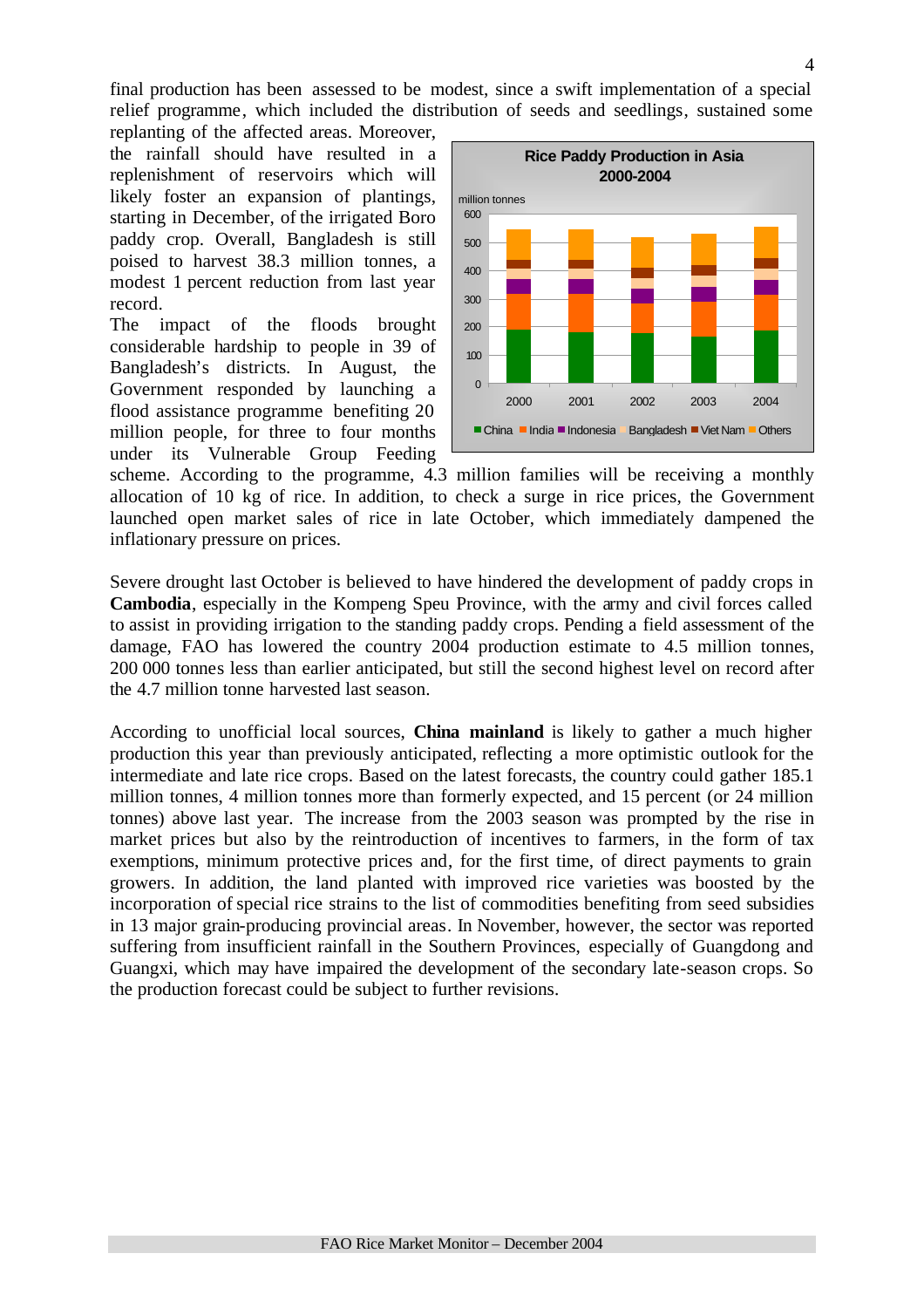#### **Cultivation of new "Super Rice Strains" expands in China**

After leading research into hybrid rice varieties, China embarked into a first phase of hybrid rice development in the mid-1990s, which has given rise to new "super-rice strains". The new rice varieties, the prototype of which was developed by the International Rice Institute (IRRI) in 1993, yield some 10.5 tons per hectare, compared with an average of 6.5 tonnes per hectare for conventional varieties. The research programme has now entered a third phase, with the objective of lifting yields of the new super-rice strains to 13.5 tonnes per hectare.

The introduction of hybrid rice in the 1970s was an essential factor underpinning yields in China. Hybrid rice strains now cover 14 million hectares, or close to half, of the country's paddy area. According to the Government, the new rice super-yielding varieties will be planted on 4 million hectares in 2005, up from 2.66 million hectares in 2003.

As **India's** monsoon period has ended, the rainfall deficiency between June and September was estimated to have been in the order of 12 percent. The paucity of precipitation is anticipated to have resulted in a 3 percent reduction in the Kharif crop, currently forecast at 107 million tonnes. Part of that crop shortfall is likely to be compensated by increases in the irrigated, secondary Rabi crop, which could reach 20 million tonnes, in paddy equivalent, about 3 percent more than last year. Overall, India's paddy production in 2004 is forecast at some 127 million tonnes, unchanged from the previous estimate but almost 3 million tonnes less than in 2003. The Government recently announced support prices for 2004/05 at Rupee 5600 per tonne for common rice varieties and at Rupee 5900 per tonne for Grade A rice, a gain of Rupee 100 per tonne compared with last year's support levels. The increase in support prices was rather modest in the case of rice, especially if compared with those announced for maize and oilseeds.

Paddy production in **Indonesia** was bolstered this season by excellent growing conditions, improved distribution of basic inputs and an expansion in plantings of more than 400 000 hectares. As a result, output is set to rise to a record 54.3 million tonnes in 2004, about 600 000 tonnes more than previously forecast and a 2.2 million tonne gain from last year. According to the Government, the record harvest should allow the country to achieve rice self-sufficiency.

While the paddy season is about to be completed in **Japan**, the government has lowered the 2004 production forecast by 500 000 tonnes to 10.9 million tonnes, a reflection of the damage caused to the crop by the passage of typhoons. Despite the deterioration of the prospects, the new production forecast would still imply a 12 percent recovery from the poor outcome of last season.

Production forecast in the **Republic of Korea** has been revised upward and, according to the latest official figures, it is now set to rebound to 6 757 thousand tonnes, 12 percent up from the poor 2003 harvest.

Following the release of official figures in **Laos,** the country's 2003 paddy production estimate was revised upward to 2.6 million tonnes, a 10 percent increase compared with 2002. The gain was the result of a 13 expansion in the wet season crop, which more than compensated a 78 percent drop in the, smaller, dry season crop, brought about by a shift of irrigated land out of rice towards cash crops. The sector is again forecast to grow in 2004, when production is anticipated to reach 2.7 million tonnes.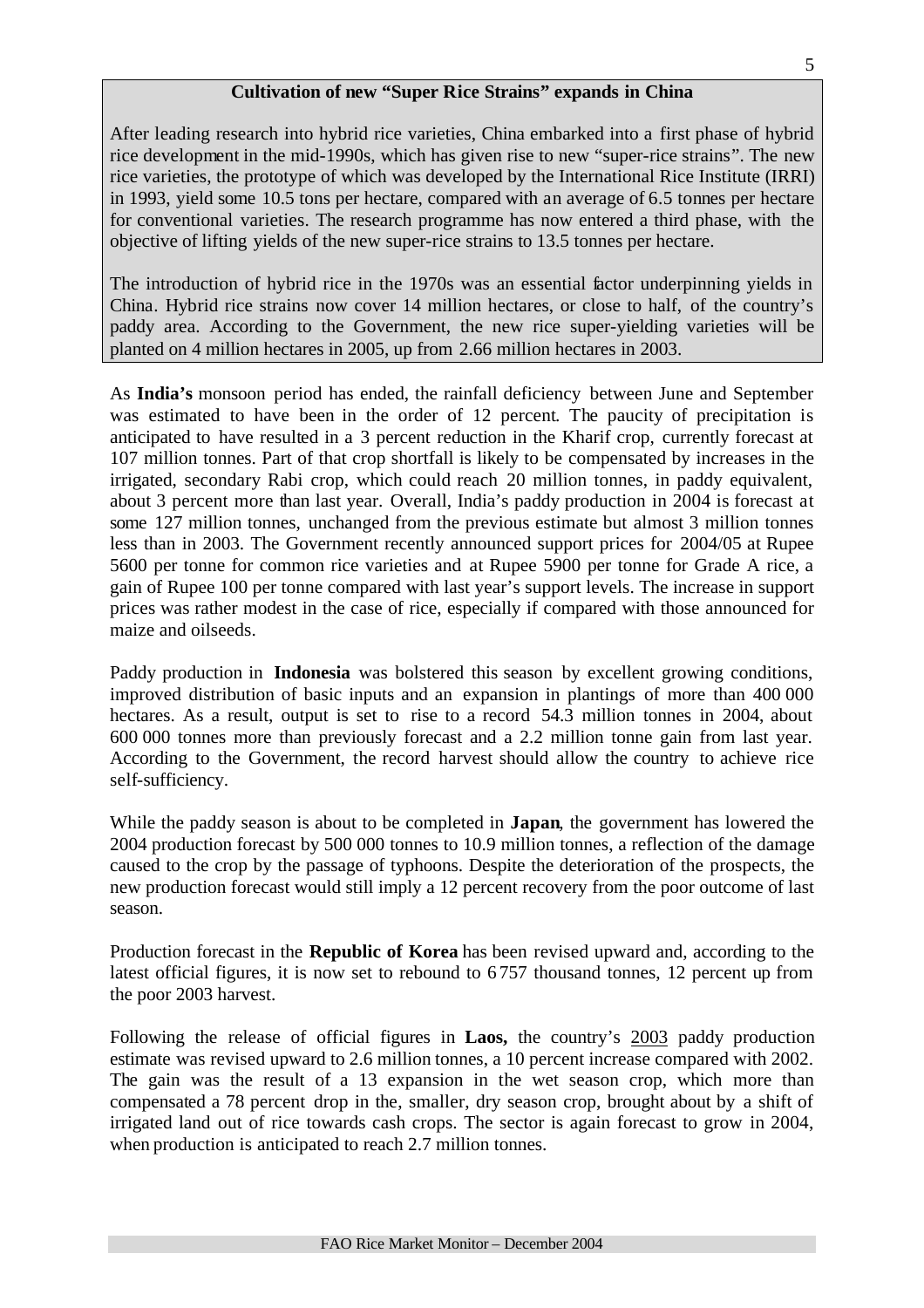According to new government estimates, production in **Malaysia** declined from 2 259 thousand tonnes last year to 2 184 thousand tonnes in 2004. The decline mainly reflected the negative impact of heavy rainfall and floods early this year, along with a small contraction in plantings.

The 2004 paddy season in **Myanmar** is also likely to be impaired by adverse weather conditions, including flooding in August. As a result, a decline in the country's production continues to be forecast, with production set to fall to 22.0 million tonnes, down from 22.9 million tonnes in 2003.

Rice production is anticipated to fall also in **Nepal,** as a late arrival of monsoon rains and, subsequently, heavy flooding seriously lowered yields. The drop in production, together with the severe security problems, has contributed to the manifestation of food shortages in a number of villages.

By contrast, a positive outcome is anticipated this season in **Pakistan**, where production continues to be forecast at 7.4 million tonnes, 2 percent more than last year and a new record.

In **the Philippines**, the government is currently preparing to react to a possible recurrence of an El Niño event, which might hit crops in Northern Luzon, Eastern Visayas and Southern Mindanao. Measures to counter the possible shortfalls there include cloud seeding, the distribution of hybrid rice varieties and the enhancement of irrigation infrastructure, including the construction of shallow tube wells, in regions unlikely to be affected by the weather anomaly. Thus, assuming a continuation of the expansionary production policy thrust and limited weather problems during the next few months, paddy production in 2004 (July 2004 – June 2005) is forecast to rise to 14.4 million tonnes, 200 000 tonnes higher than last year and up from an original outlook of 14.2 million tonnes. The government has allocated some Pesos 4 billion (US\$ 71 million) to finance rice procurement, of which Pesos 3 billion will be available to purchase rice from the main, wet season crop, currently at the harvest stage. In this connection, the government announced wet season rice will be subject to a minimum support prices of Pesos 10 000 per tonne (about US\$178 per tonne) up from Pesos 9 000 per tonne in 2003, with the increase justified by rising production costs, including for fuel and fertilizers.

| <b>Philippines – Support Price for Paddy Rice (pesos/tonne)</b> |         |         |         |         |         |         |  |  |  |  |
|-----------------------------------------------------------------|---------|---------|---------|---------|---------|---------|--|--|--|--|
|                                                                 | 1999/00 | 2000/01 | 2001/02 | 2002/03 | 2003/04 | 2004/05 |  |  |  |  |
| Main (wet) season $-$<br>September to February                  | 9,000   | 9,000   | 9,000   | 9,000   | 9,000   | 10,000  |  |  |  |  |
| Second (dry) season $-$<br>March to August                      | 10,000  | 10,000  | 10,000  | 10,000  | 10,000  |         |  |  |  |  |
| Source: National Food Authority.                                |         |         |         |         |         |         |  |  |  |  |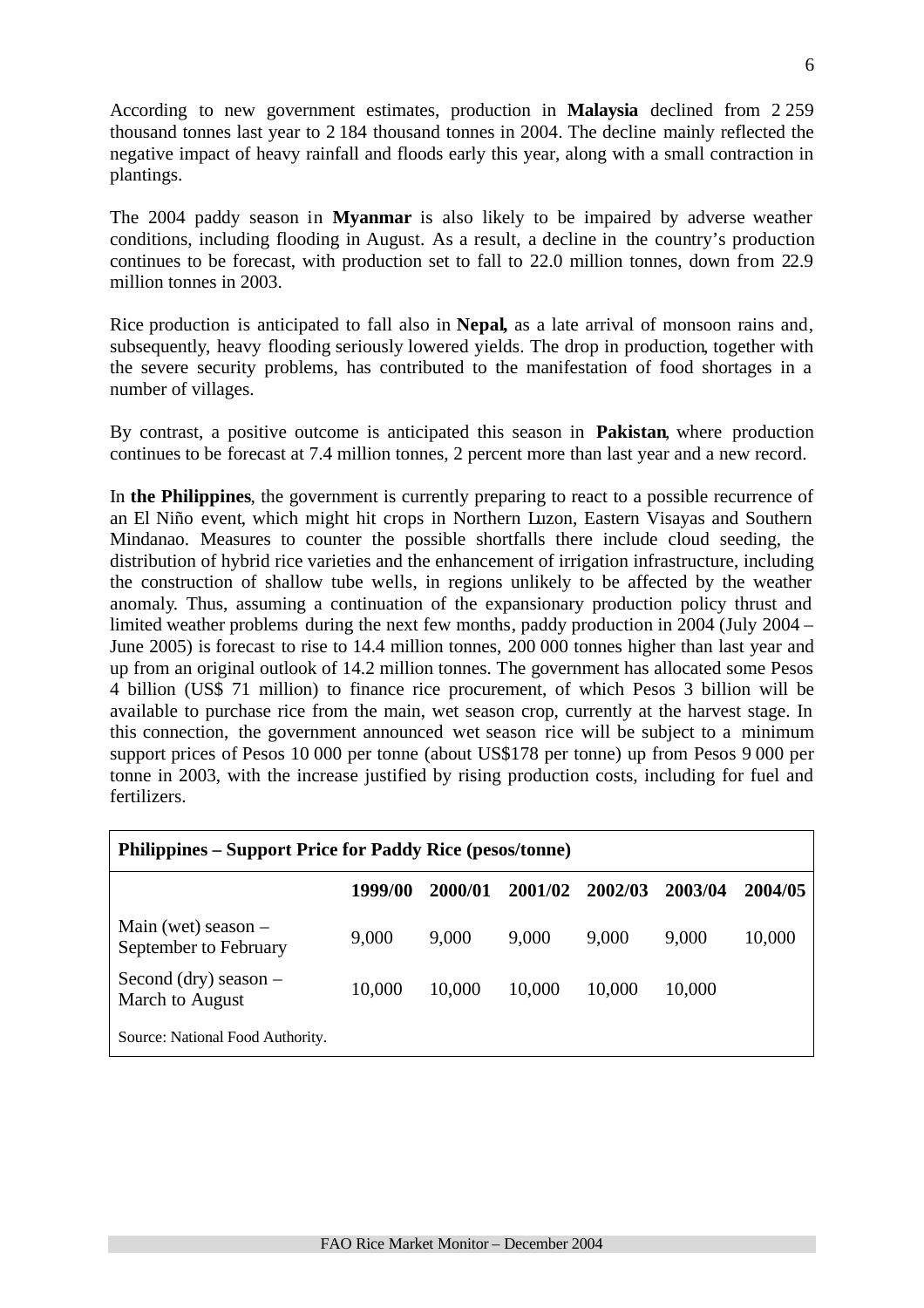Planting of the main 2005 paddy crop is well under way in **Sri Lanka.** According to the government latest estimates, the country harvested 2.5 million tonnes in the 2004 season, the lowest level since 1997, as plantings and crop development were impaired by a prolonged drought. In order to avert steep increases in prices, the government already announced the waiving of a Rupees 9 per kg import duty on IRRI rice to facilitate imports and avert sharp hikes in domestic retail prices.



Drought has reportedly been affecting rice fields in many provinces in **Thailand** since the end of the monsoon period in September. According to the Government, adverse weather conditions depressed production of the main paddy crop, currently assessed at 19.7 million tonnes or 1.2 million tonnes less than in 2003. Drought and the resulting lack of irrigation water is also likely to impair farmers' ability to plant the secondary, irrigated, rice crop, now forecast to fall by some 900 000 tonnes to 5.5 million tonnes. As a result, FAO production outlook for the full 2004 season has been reduced to 25.2 million

tonnes, down from a previous forecast of 27.1 million tonnes and the lowest level since 1999.

By contrast, prospects for production in **Vietnam** have improved somewhat from the last report, with the Government now putting the crop at 35.5 million tonnes, some 300 000 tonnes above the previous forecast and an increase of 1 million tonnes from last season. This year positive performance reflects favourable weather conditions, reduced pest incidence and an increased use of hybrid varieties, which contributed to raising yields, compensating for a small contraction in plantings. However, the country is now facing severe drought problems in the Central and Northern regions, which are likely to affect the forthcoming winter/spring crop, the first of the 2005 season. As supplies from that crop are mainly destined to foreign markets, a shortfall could limit the country's export performance next year.

#### *1.2 AFRICA*

#### **Only modest gains in production expected in Africa in 2004, as the season has been impaired by erratic rainfall and pest diseases**

The 2004 season is well over in Southern and Central Africa, where farmers are preparing to plant their 2005 paddy crops. Despite the damage caused by cyclones early this year, **Madagascar** is estimated to have harvested more than 3 million tonnes, 200 000 tonnes more than in 2003, mainly reflecting improved production methods. According to a recent FAO/WFP crop assessment mission, **Angola** harvested 20.6 thousand tonnes in 2004, up 32 percent from the previous year, reflecting abundant and well distributed rainfall in the major producing, central Moxico Province. Production in the **Democratic Republic of Congo** has been officially forecast at 315 thousand tonnes, marginally higher than last year. By contrast, production is estimated to have fallen in **Malawi**, reflecting an inadequate and erratic rainfall pattern this year.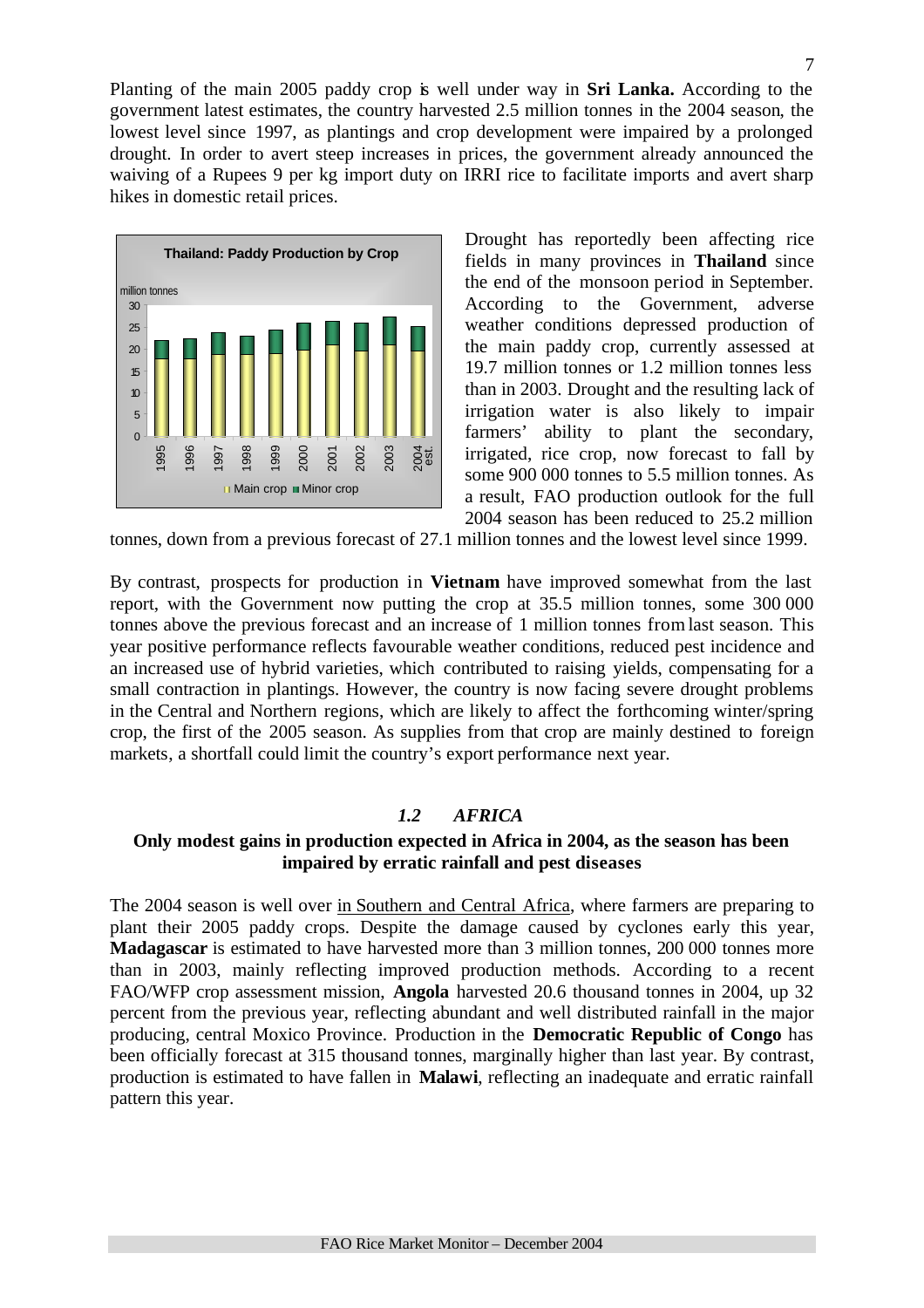In North Africa, **Egypt** official production forecast has been slightly revised downward to 6.4 million tonnes, which would still be 3 percent over last year production outcome. The country is set to achieve further productivity gains, with yields anticipated to reach 9.9 tonnes of paddy per hectare, among the highest in the world.

Rice crops in countries in western Africa are approaching the harvesting stage. However, the worst locust infestation in 15 years is seriously marring the paddy production prospects in **Burkina Faso, Mali, Mauritania, Senegal** and **Chad**. Losses from the outbreak were



reported in the order of 15-20 percent in the affected areas. In addition, much of the sub-region also suffered from irregular and scanty rainfall. Accordingly, **Burkina Faso**'s production outlook has been scaled down to some 95 thousand tonnes, about unchanged from last year. The revision was particularly sharp in the case of Chad, which also experienced a lack of precipitation, in addition to the locust invasion. The country is now anticipated to harvest some 88 thousand tonnes, about 30 percent less than in 2003. Although measures to control the locust incidence brought some relief in **Mali**, production there might fall by 7

percent to 900 000 tonnes, reflecting an early end of the rainy season. Prospects have deteriorated also in **Cote d'Ivoire**. Besides the resurgence of conflicts between the north and the south, drought problems were reported in the important rice producing northern region. As a result, FAO has lowered the country's production forecast to 650 000 tonnes, 8 percent less than in 2003 and about half the level produced before the bursting of the civil war. Declines from last year are also foreseen in **Ghana** and, especially, **Mauritania** where the locust incidence was particularly severe. On the other hand, production in **Guinea,** where normal weather conditions have been reported**,** is set to remain at 850 000 tonnes, unchanged from last season.

On the positive side, the Government of **Gambia** is anticipating a 37 percent increase in output, driven by an expansion of plantings, reportedly fostered by the establishment of development projects but also by the provision of tractors and the promotion of Nerica rice varieties. The official forecast for **Guinea Bissau** also points to a sharp rise in production, of about 90 percent, to 126 thousand tonnes, as production fully rebounded from the weather setbacks endured in 2003. Similarly, official forecasts of production in **Niger** pointed to a recovery of the sector, although weather conditions have been less than optimal this season. FAO also



anticipates a small increase in output in **Nigeria**, to 3.5 million tonnes. Against the backdrop of the International Year of Rice celebration, the Government has reiterated its intention to bolster the sector to reach self-sufficiency already next year, through the diffusion of Nerica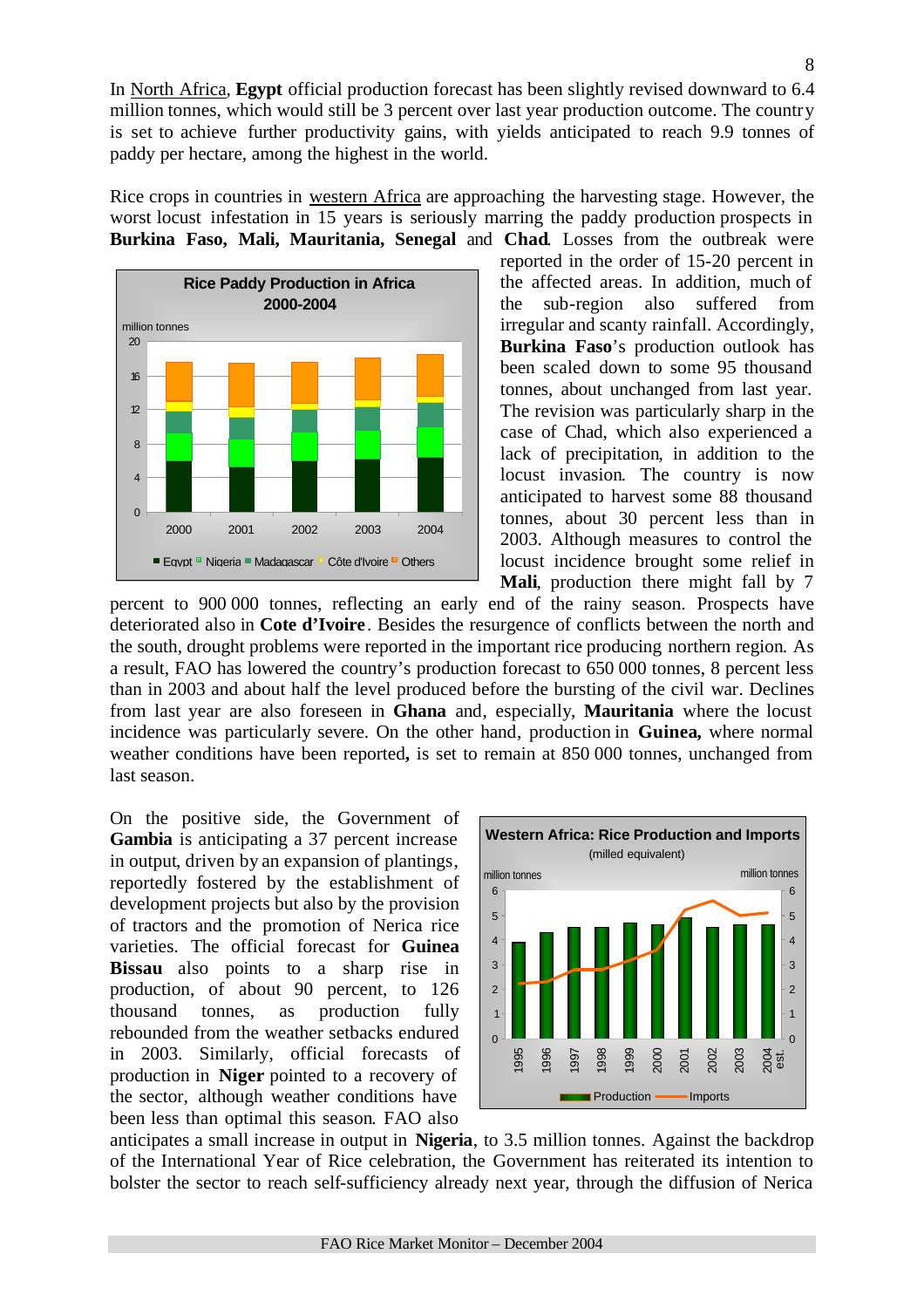varieties and the launching of a "Nucleus Estate Initiative" (NEI). The programme aims to foster a modernization of rice production systems through the provision of machinery and equipment, seeds and agro-chemicals, improved access to technologies and credit. In this connection, the Government reported in October to have already distributed Naira 7 billion (US\$ 54 million) through the Agricultural Co-operative and Rural Development Bank (NACRDB) to small scale farmers to expand rice production.

# *1.3. LATIN AMERICA AND TH E CARIBBEAN*

# **Excellent crop results in South America contrast with the poor outcome of the 2004 season in Central America**

In South America, farmers are now planting their 2005 paddy crops, but some countries are still adjusting production figures for the 2004 season. In **Argentina**, the production outcome has been revised slightly to 1.06 million tonnes, which would imply a 48 percent increase from the 2003 season. A preliminary assessment of plantings by the Government for the forthcoming 2005 crop points to a continuation of the expansionary thrust, with a 4 percent increase in area observed, consistent with expectations ofrelatively high world prices.



Production in **Brazil** in 2004 continues to be estimated at 12.8 million tonnes, which represented a 23 percent increase from the previous season and an all time high. Based on the first survey on planting intentions conducted in October by CONAB, the country is anticipated to reduce the area under rice in 2005 by 1.7 - 2.9 percent, with output anticipated to fall within a range of 5.0 - 6.5 percent, to 11.98 – 12.17 million tonnes. The slide in plantings in the coming season has been prompted by drought problems in the major producing state of Rio Grande do Sul, which have reduced the availability of reservoir water for irrigation.

**Chile** confirmed its assessment of the 2004 paddy crop at 119 thousand tonnes, a decline of 15 percent from 2003, arising from a drop in both area and yields. According to the second survey on planting intentions for the 2005 season, farmers are expected to diversify out of rice again next season, possibly moving some land into maize cultivation, in reaction to low rice producer prices.

According to official estimates released in August, rice cultivation in **Colombia** in the current 2004 season rose by 5.5 percent, reversing earlier anticipation by the Government of a contraction. The area increase was driven mainly by a large expansion in the eastern plains region (Llanos orientales). Pending the harvesting of the secondary, winter crop, early next year, FAO has raised the country's production forecast to 2.6 million tonnes, 100 000 tonnes more than the previous season, to reflect the upward revision in plantings.

By contrast, forecast production in **Peru** has been lowered by 200 000 tonnes to 1.8 million tonnes this season, or 16 percent less than in 2003, based on information regarding rice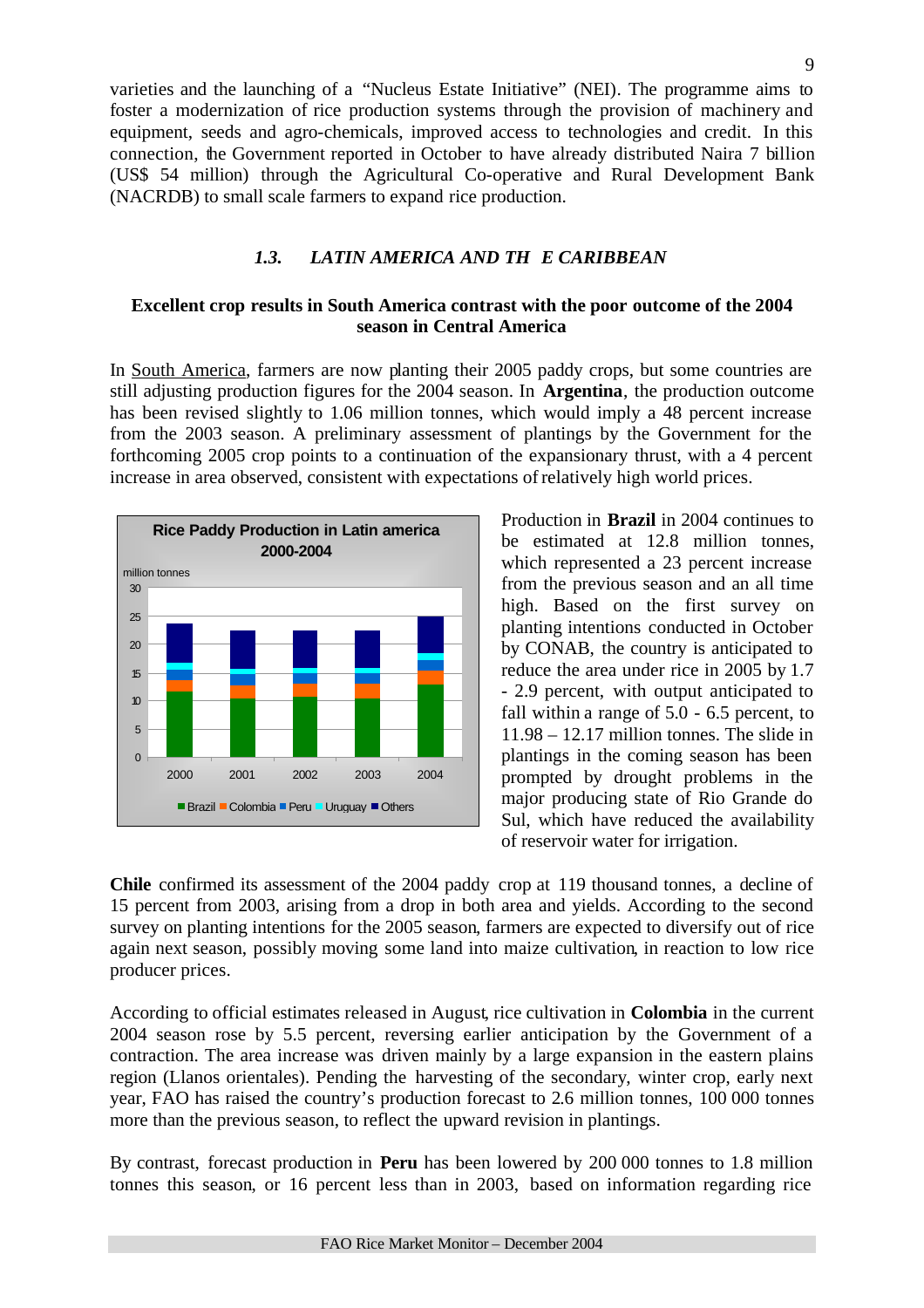harvested between January and September, which showed a 17 percent drop compared with the same period in 2003. The expected fall in output this season reflects drought problems which have hindered rice cultivation in the northern part of the country, especially in the Piura region, which induced the government to foster a diversification towards less water-dependent crops.

Planting of the 2005 new crop is well advanced in **Uruguay**, where 80 percent of the foreseen area for the coming season was reportedly planted by mid- November. According to the latest forecasts, cultivation might fall by only 10 percent compared with 2004, rather than the original 20 percent reduction foreseen, since recent precipitation put an end to the drought and allowed a replenishment of reservoirs, thereby encouraging farmers to resume rice seeding.

In Central America and the Caribbean, most countries are in the process of harvesting the first of their paddy crops, with a second one due for collection in spring next year. **Costa Rica** is set to gather 200 000 tonnes this season, 6 percent lower than in 2003, as the damage to crops caused by a rice mite outbreak have been estimated by the National Rice Corporation (CONARROZ) in the order of 40 000 tonnes. The same pest outbreak was reported in **Panama,** where it was attributed a 14 percent drop in yields. A contraction in production this season continues to be anticipated for **Cuba**, and the **Dominican Republic**, reflecting both drought and flooding problems which have affected the two countries in the course of the season. An erratic rainfall pattern was also reported to have depressed the sector in **Nicaragua,** where production is now forecast to fall by 10 percent to 242 thousand tonnes, down from a previous official figure of 307 thousand tonnes. By contrast, prospects are positive in **Mexico**, where production is set to rise by 5 percent to 274 thousand tonnes.

# *1.4. REST OF THE WORLD*

#### **Record crop in the United States but production still well below normal in Australia**

With the bulk of the 2004 crop in the **United States** already harvested, the USDA November 1st forecast put the crop at a record high of 10.3 million tonnes, 14 percent more than last season and some 300 000 tonnes above previous expectations. Much of the yearly increase was prompted by an expansion in the area, fostered by relatively high prices in 2003 and anticipation of further price increases this year. The revision in the 2004 production forecast was on account of better prospects for yields, now set to reach new high in Arkansas, Mississippi and Missouri. Much of the yearly production increase is foreseen to correspond to long grain rice, the output of which could reach 7.6 million tonnes, while for medium grain and short grain rice, output has been estimated at 2.6 million tonnes and 154 thousand tonnes respectively.

The 2004 paddy season in **Australia** ended several months ago and production is confirmed at 535 000 tonnes, 37 percent above the outcome of the 2003 season crop, which was dramatically affected by the worst drought in 100 years. Nevertheless, the 2004 crop remains substantially below normal. As for the 2005 paddy season, now at the seeding stage, prospects by the Australian Bureau of Agricultural and Resource Economics (ABARE) have been marred by the threat of a recurrence of an El Nino event, which could again reduce the rainfall and hence the allocation of irrigation water to farmers. Based on Abare's November forecast, of 559 000 tonnes, paddy production in the forthcoming 2005 season is unlikely to be much above this season's outcome.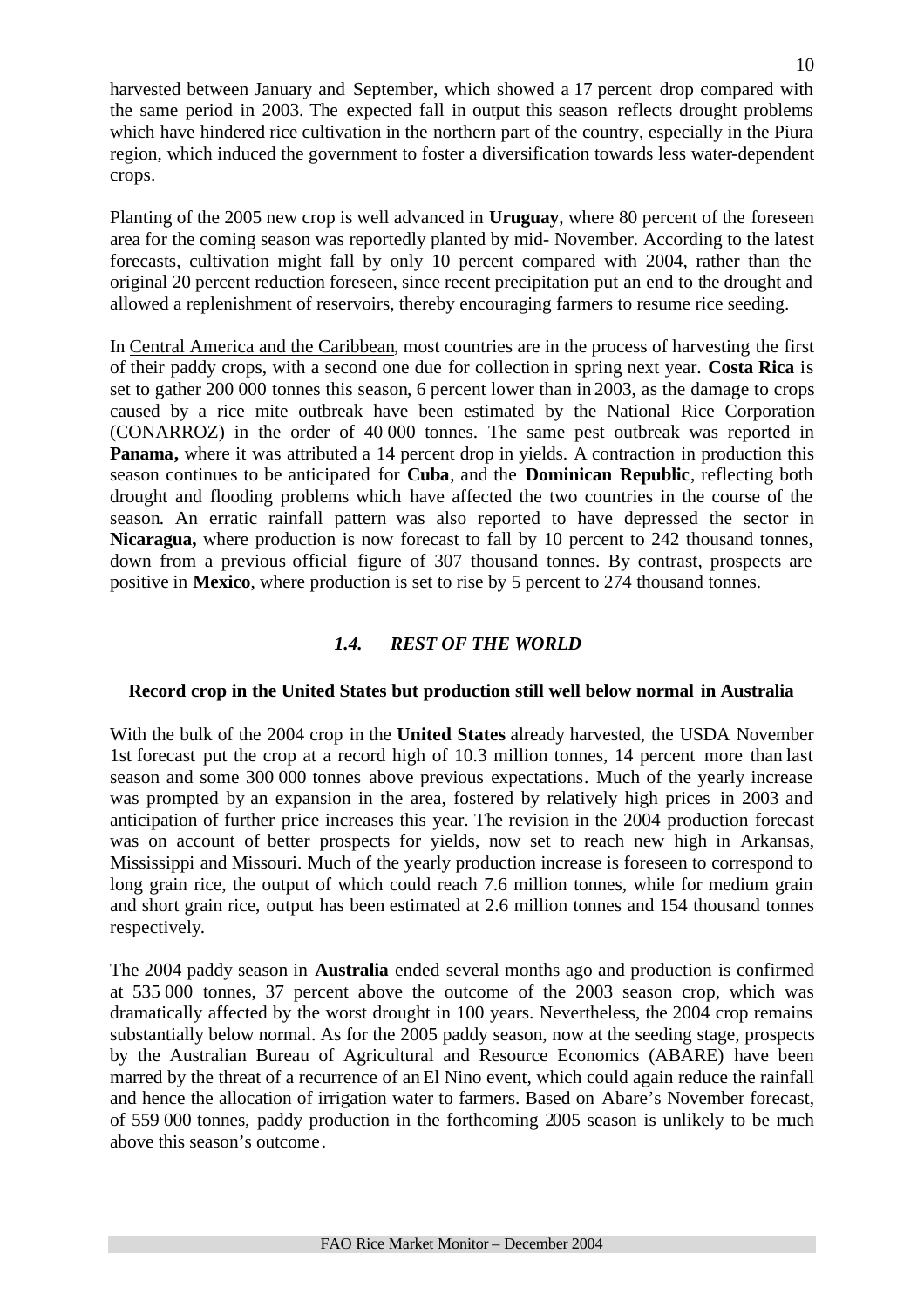Excellent growing conditions together with a modest increase in plantings have boosted production expectations in **the European Union** (EU-25) to 2 753 thousand tonnes, or some 80 thousand tonnes more than in 2003. The bulk of the gain is anticipated to originate in Italy and Spain, the two major producing members, with Spain likely to exceed its maximum base

| <b>EU-15 National Rice Base Areas as of</b> |                   |                    |  |  |  |  |  |
|---------------------------------------------|-------------------|--------------------|--|--|--|--|--|
|                                             | Pre - 2003 Reform | Post - 2003 Reform |  |  |  |  |  |
|                                             | Hectares          | <b>Hectares</b>    |  |  |  |  |  |
| Italy                                       | 239 259           | 217 622            |  |  |  |  |  |
| Spain                                       | 104 973           | 113 200            |  |  |  |  |  |
| Portugal                                    | 34 000            | 25 000             |  |  |  |  |  |
| Greece                                      | 24 891            | 20 500             |  |  |  |  |  |
| France                                      | 24 500            | 19 3 46            |  |  |  |  |  |
| Guyana                                      | 5 500             | 3883               |  |  |  |  |  |
| Total EU-15                                 | 433 123           | 399 551            |  |  |  |  |  |
| Source: EU Commission                       |                   |                    |  |  |  |  |  |

areas, making it subject, again this season, to sizeable penalization on producer compensatory payments. The problem of remaining within the area ceilings should be less stringent for Spain as of next season, since unlike other member countries, Spain's national rice base area was increased under the 2003 reform.

Forecast production in the **Russian Federation** has been revised upward to some 500 000 tonnes, up from a previous 420 000 tonnes,

following the release by the Russian authorities of the new legumes and grain crop estimates for this season. If confirmed, rice production would have recovered by about 11 percent from the poor 2003 rice crop.

# **II. INTERNATIONAL TRADE**

# **As prospects deteriorates, international rice trade in 2004 likely to fall by 5 percent compared with 2003**

As increasing information on actual rice flows becomes available, FAO forecast for rice trade in 2004 has been lowered by about 400 000 tonnes, to some 26.1 million tonnes. On the demand side, imports by **Bangladesh** have been revised downwards from 800 000 tonnes to 655 000 tonnes, following the release of official forecasts. Import prospects for **Iraq, DR of Korea**, **Singapore**, **Cote D'Ivoire, Ghana, Madagascar** and **Nigeria**, which are mostly derived from the trade by destination records of major exporters, were also scaled down. By contrast, forecast imports by **Brazil**, **Costa Rica, the Islamic Republic Iran, Peru** and **Saudi Arabia** were raised.

On the supply side, a number of major changes have been made to the 2004 outlook. The first relates to **China (Mainland)**, which, according to performance from January to October, is foreseen to export 850 000 tonnes in 2004, substantially less than the 1.4 million tonne previously forecast. Similarly, sales from **India**, which had attained some 1.8 million tonnes between January and July, are anticipated to reach some 2.6 million tonnes by December, 200 000 tonnes less than the earlier forecast, since tight supplies may have constrained availabilities during the rest of the year. USDA also pointed to a less buoyant export performance by the **United States**, with the 2004 forecast cut by 9 percent to 3 million tonnes on anticipation of slower pace of sales in the last quarter. Shipments from **Japan** and **Myanmar** were also reduced. On the other hand, drawing from its export record for the first ten months, the outlook for **Thailand** deliveries in 2004 has been raised by 800 000 tonnes to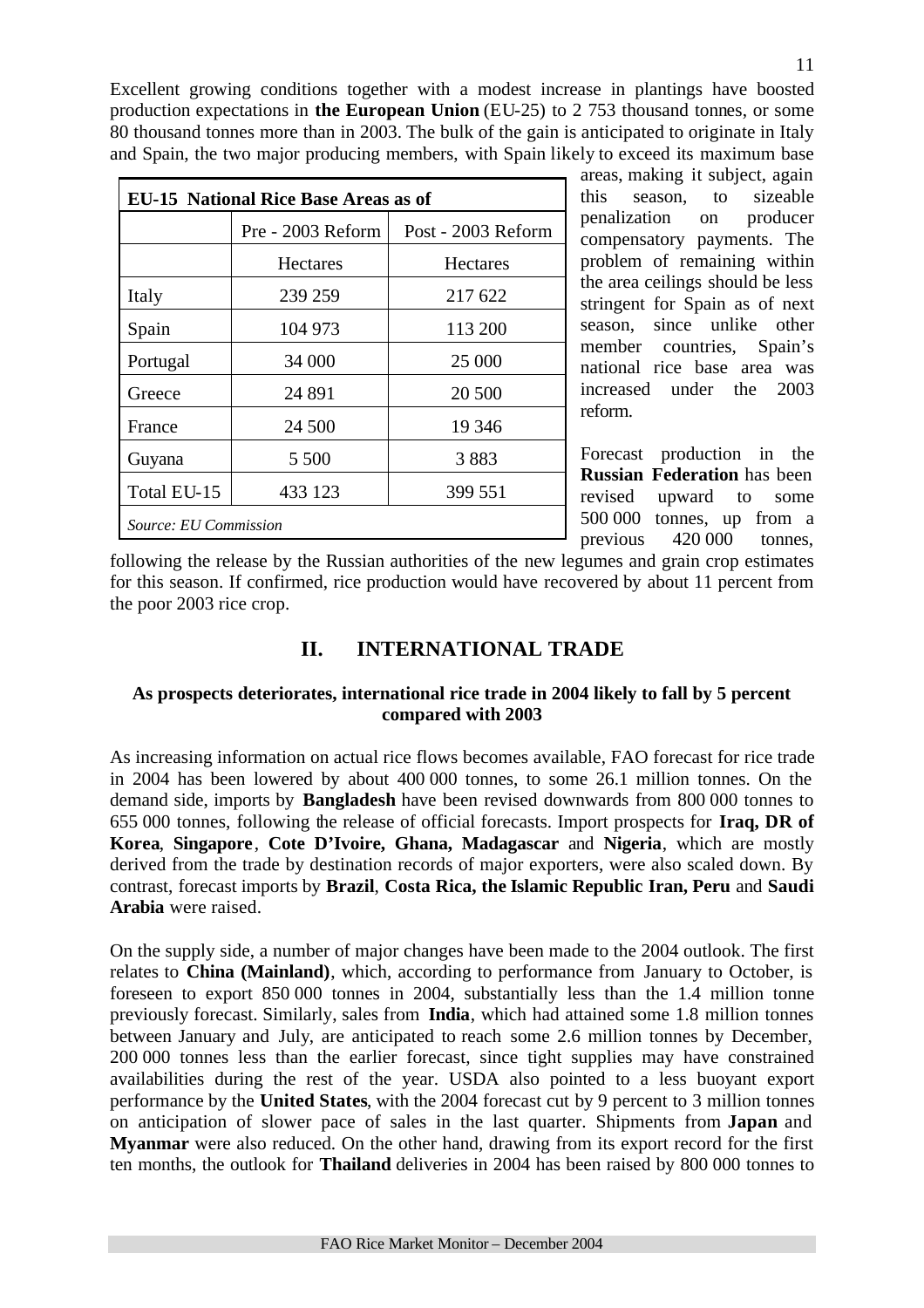#### *2.1. TRADE IN 2004*

#### **Limited export availabilities constrain trade in rice in 2004**

At FAO latest figures of 26.1 million tonnes, global rice trade would be almost 6 percent below the 2003 revised trade estimate. Most of the expected decline reflects limited supply



availabilities in several of the major exporting countries, which have constrained their ability to trade. In particular, **China** is set to reduce rice deliveries to some 850 000 tonnes, or one third of the volume shipped in 2003. Similarly, **India** might sell 2.6 million tonnes, substantially less than the 4.4 million tonnes of last year, with shipments of ordinary milled rice particularly affected by the withdrawal of export subsidies. Given the export ban in place since January, rice flows from **Myanmar** are also likely to have fallen to a mere 150 000 tonnes, consisting mainly of informal, border transactions with Bangladesh and China. Relatively high

domestic prices are estimated to have negatively affected exports from the **United States** in 2004**.** Tight supplies in **Pakistan** are likely to result in lower sales. Part of the above exporters' shortfalls are forecast to be filled by larger exports from **Thailand,** now set to achieve an all time high of 10 million tonnes, or 38 percent of overall trade, and from **Vietnam,** where shipments might reach 4 million tonnes. Sales by **Argentina, Egypt**, and **Uruguay** are also likely to increase, as abundant rice supplies have allowed them to take advantage of the more favourable price conditions this year.

Much of the anticipated contraction in trade in 2004 would be on account of lower deliveries to three of the most important rice markets, namely **Bangladesh, Brazil** and **Indonesia**. In **Indonesia**, imports are anticipated to fall from 2.5 million tonnes to 1.0 million tonnes, since imports have been barred for most of the year. **Brazil** is also estimated to reduce its purchases, now put at 850 000 tonnes, compared with 1.1 million tonnes last year. Similarly, the latest official forecast for imports to **Bangladesh**, at 655 000 tonnes, is almost 1 million tonnes less than in 2003. Imports by the **DR of Korea, Nicaragua** and **Tanzania** are also anticipated to be smaller than last year. By contrast, shipments to most of the other major importing markets are foreseen to increase. This applies to **China Mainland**, which is set to purchase 750 000 tonnes this year in reaction to high domestic prices, close to three times the volume reported in 2003, but also to the **Philippines, Saudi Arabia** and **Sri Lanka**. Imports to Africa are forecast to reach 8.1 million tonnes (or 31 percent of the expected global volume of trade), slightly up from last year, with across the board increases in imports anticipated, in particular to **Benin, Cote d'Ivoire, Ghana, Mozambique** and **South Africa**. Current prospects for **Nigeria** point to little change from last year. With the country aiming at boosting production, rice imports this year have been subject to a surcharge of 10 percent, in addition to the prevailing 100 percent tariff. Increased purchases are anticipated to be made by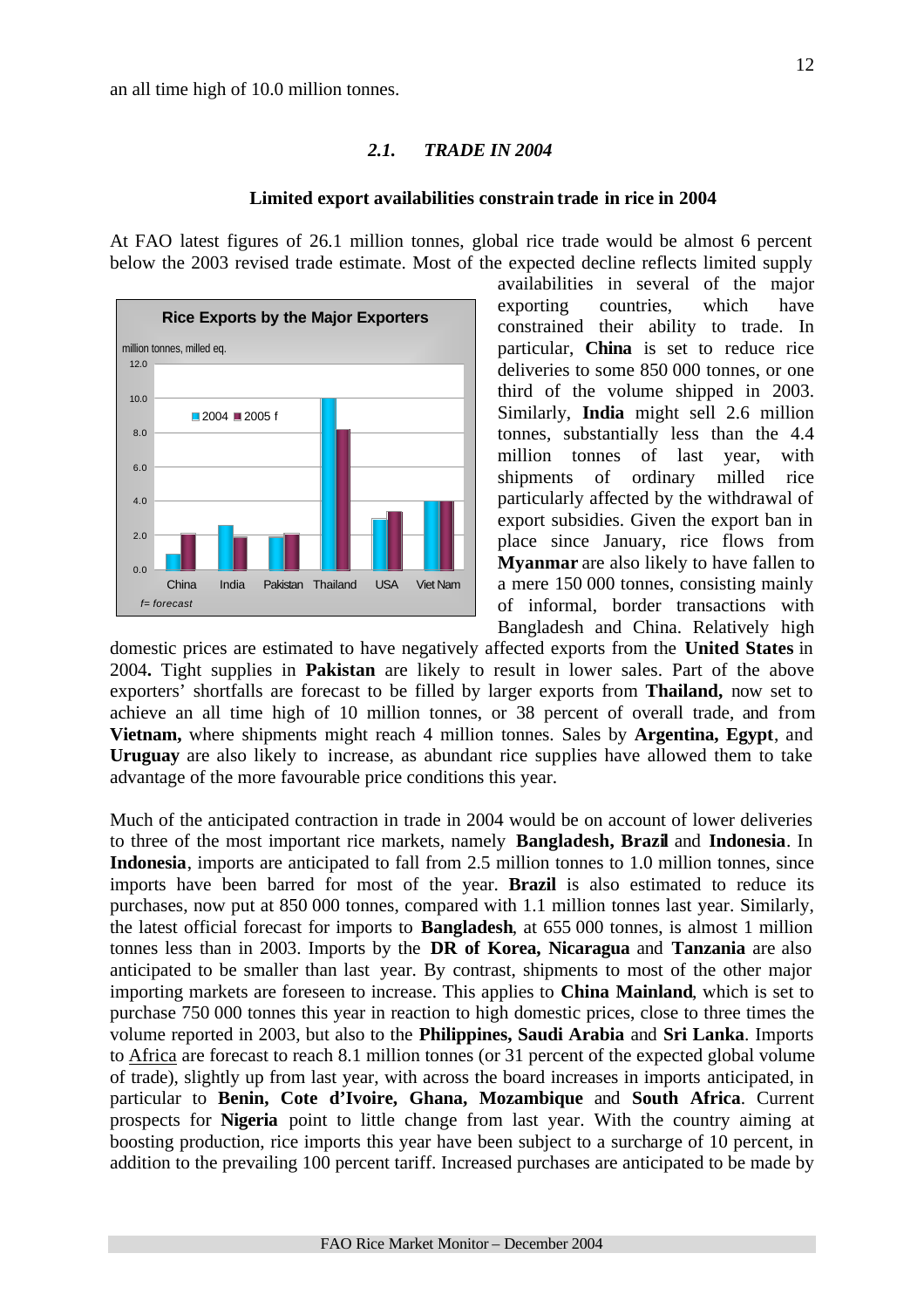the **Dominican Republic, Peru** and the **United States.** Imports to the **EU-25**, which lowered tariffs on husked and milled rice as of September 2004, are forecast at 880 000 tonnes.

#### *2.2. TRADE IN 2005*

#### **Another contraction in world rice trade foreseen in 2005**

Trade in calendar 2005 will be heavily influenced by the outcome of the 2004 paddy seasons in Northern Hemisphere countries. Based on current production prospects, FAO' first forecast of trade in 2005, at 25.2 million tonnes, points to a decline of about 900 000 tonnes from the level expected in 2004. The drop should stem principally from supply constraints in some of the major exporting countries, especially **Thailand, India** and **Uruguay**. In the case of **India**, the possibility of re-introducing export subsidies is still under Government consideration. In absence of such government assistance and given the poor 2004 production prospects, shipme nts might fall to 1.9 million tonnes in 2005, consisting mainly of Basmati and parboiled milled rice, as has been the case in 2004. Sales by **Guyana** could also be hindered by increased competition on the EU market following the implementation, since September 2004, of a new common external tariff structure. By contrast, given the favourable production outlook in 2004, exports from **China** (mainland) in 2005 could bounce back to 2.0 million tonnes. Increases are also anticipated in **Pakistan** and the **United States,** while **Viet Nam** and **Egypt** are expected to maintain a level of exports similar to the relatively high levels they might achieve this year.

On the demand side of the international market, **Brazil**, **China (mainland), the Islamic Republic of Iran, the Philippines** and **the United States** are all anticipated to reduce their imports in 2005. Although overall shipments to Africa are still prospected to exceed 8 million tonnes, **Nigeria** could also purchase less, if the current protective government policies become more effective. By contrast, imports to **Indonesia**, which will be much influenced by the outcome of the crops harvested early next year, may rebound somewhat, under the assumption of a return to more normal, less favourable weather



conditions. Among the other principal rice importers, shipments to **Bangladesh** are also set to rise, given the poor 2004 production outlook, while for to the enlarged **EU-25,** they are currently forecast at 950 000 tonnes, 8 percent more than in 2004.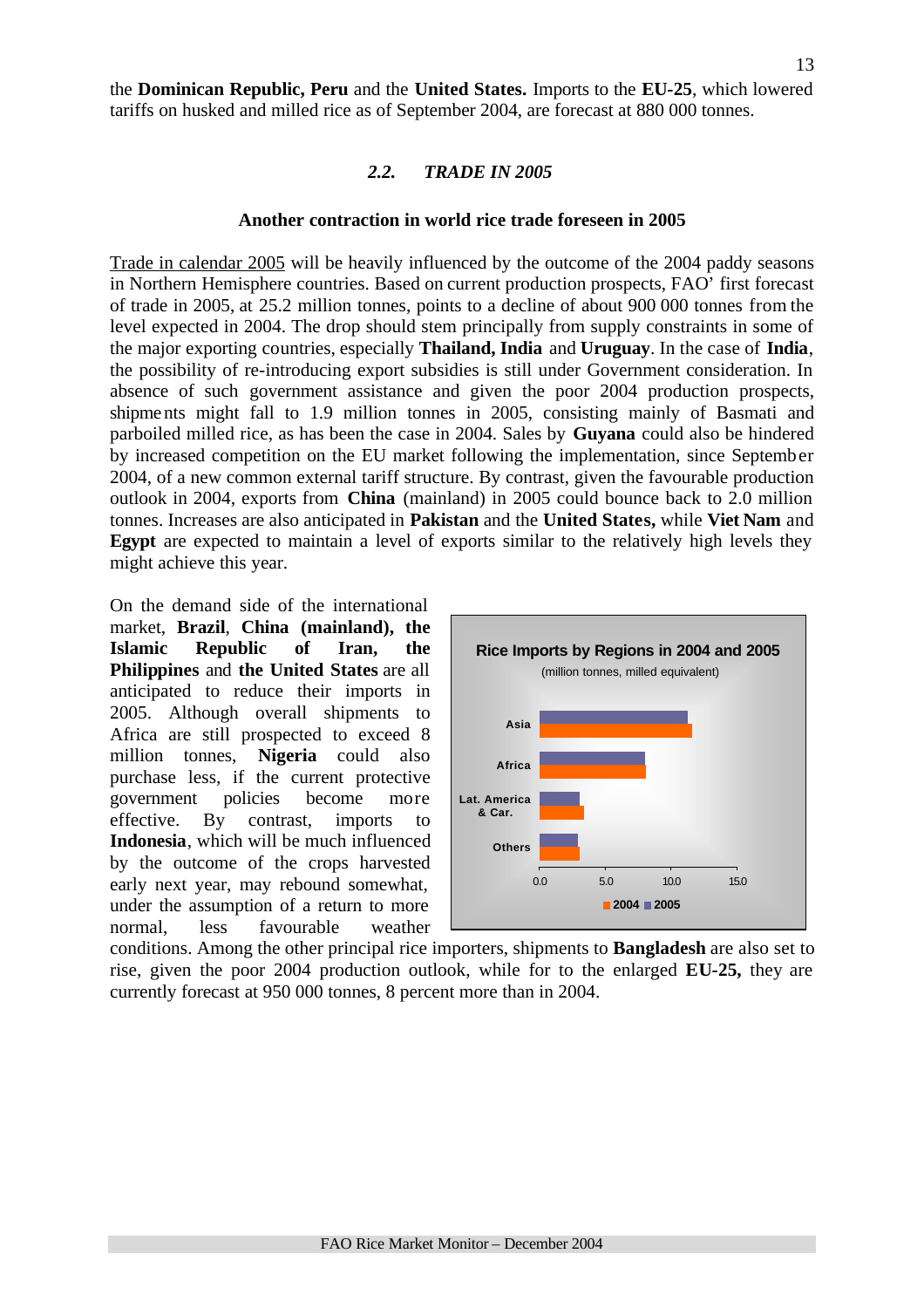# **III. GLOBAL RICE STOCKS**

14

# **Despite improved production prospects, global rice stocks still anticipated to fall from their opening level**



Improved prospects for global rice production in 2004 has led to a 2 million tonne upward revision in FAO forecast of aggregate stocks at the close of the 2004 crop seasons. Despite the adjustment, world rice inventories would only reach 99 million tonnes, still 4 million tonnes less than in 2003. This means that, for the fifth consecutive year, production would remain short of consumption, with the difference covered with supplies from stocks.

Compared with their opening levels, endof-season inventories are anticipated to drop in **Bangladesh, India, Thailand,**

Senegal, Ecuador and Peru, reflecting the currently poor 2004 production prospects. They could also end lower in **China, Nigeria** and **the EU.** By contrast, a number of countries are expected to increase their reserves, especially **Brazil, the Islamic Republic of Iran, Japan, the Republic of Korea** and **the United States.** Stocks are anticipated to remain close to last year levels in **Egypt, Myanmar** and **the Philippines**.

# **IV. INTERNATIONAL PRICES**

# **Further declines in international rice prices observed since September**

The declining trend of International rice prices initiated in August continued over the past two months, driving the FAO Rice All Price Index (1998-00=100) from 102 in September to 100 in November. From the four major rice categories monitored by FAO, prices of Japonica rice have been the most prone to fall, with the index sliding from 100 to 92 over the three month period. As for Indica rice, prices fell in October, with part of the losses recouped in November. On the other hand, quotations for aromatic rice have strengthened by 3 points since September.

Within the Indica, higher quality, market, rice from different origins followed contrasting directions. United States' rice quotations weakened, especially for parboiled rice, prompted by expectations of large production gains this season. Similarly prices for Indica rice from Pakistan fell substantially, reflecting to some extent a weakening of the local currency relative to the US\$, but also the absence of new deals with Sri Lanka and other traditional markets in Eastern Africa. In contrast, Thai Indica rice prices rose, mainly supported by the announcement of the new government procurement programme at higher support price levels.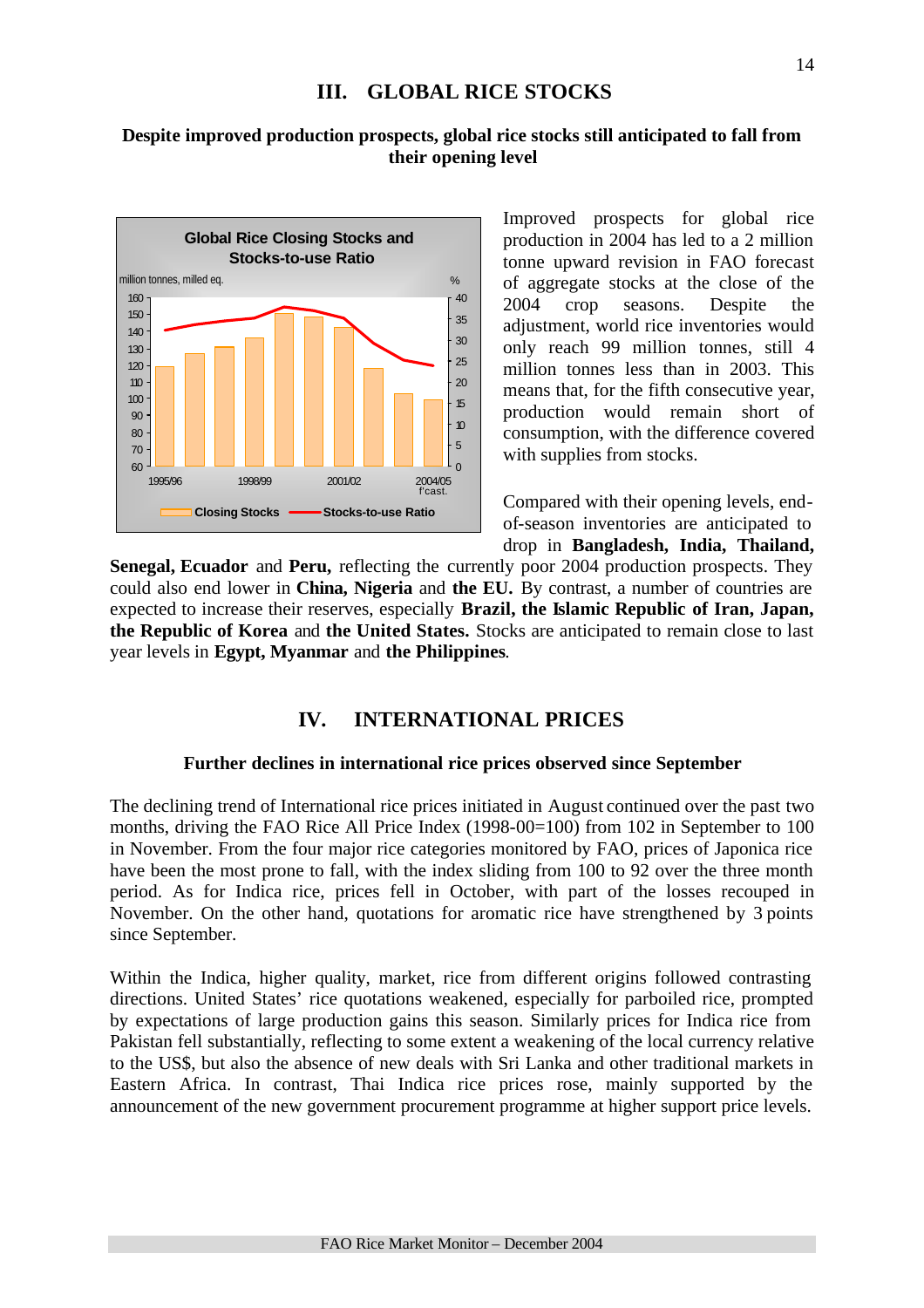

Prices for Indica, lower quality rice followed a similar pattern, with rice from Pakistan losing ground since September, while export quotations for Thai or Vietnamese rice either firmed or remained steady.

Japonica rice prices have been bearish since August, on expectations of good crops in the United States as well as in the Republic of Korea, Japan and Egypt. The launching of several import tenders by Japan and the Republic of Korea in October and November failed to reverse the tendency.

Aromatic rice prices, on the other hand, have strengthened since September, reflecting concerns about drought in Thailand and the announcement that the country will increase support prices of fragrant rice varieties by 11 percent to Baht 10 000 (US\$ 254) per tonne. Basmati rice prices from Indian origin also strengthened, but quotations of Basmati from Pakistan dropped over the two months, as newly harvested supplies reached the market.

Prospects for international rice prices in the coming months are uncertain and will depend to a large extent on the size and quality of the harvests currently under progress. However, with production setbacks anticipated in several of the major exporting countries, availability for trade in 2005 is likely to be limited. As import demand is likely to remain strong, especially since the impact of high freight rates might be tempered by the softening of the US\$ relative to local currencies, the world rice price weakness is expected to be only be temporary and quotations are likely to bounce back.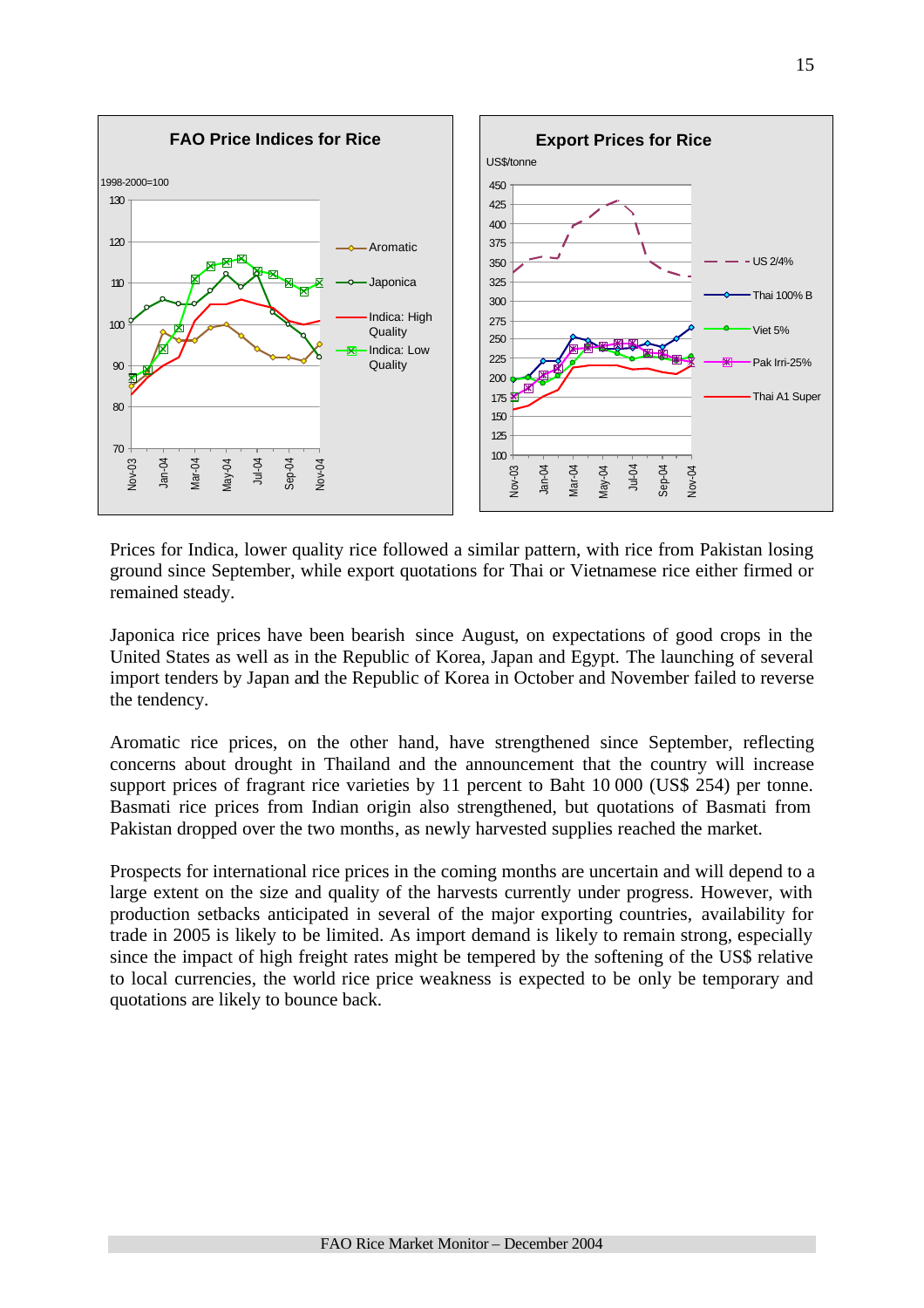| <b>EXPORT PRICES FOR RICE</b> |              |           |             |      |       |                     |     |              |           |                |          |
|-------------------------------|--------------|-----------|-------------|------|-------|---------------------|-----|--------------|-----------|----------------|----------|
|                               |              | U.S. 2/4% |             |      |       |                     |     | Thai         | U.S. 2/4% |                | Thai     |
|                               | Thai         | Long      | <b>Viet</b> | Thai | India | <b>Viet</b>         | Pak | A1           | Medium    | Pak            | Fragrant |
|                               | 100% B       | grain     | 5%          | 25%  | 25%   | 25%                 | 25% | <b>Super</b> | Grain     | <b>Basmati</b> | 100%     |
|                               | $\mathbf{1}$ |           |             |      |       |                     |     | 21           | 3/        | $\overline{4}$ |          |
|                               |              |           |             |      |       | US \$/tonne, f.o.b. |     |              |           |                |          |
| 1999                          | 253          | 333       | 228         | 215  | 237   | 204                 | 206 | 192          | 405       | 486            | 397      |
| 2000                          | 207          | 271       | 183         | 172  | 232   | 159                 | 163 | 143          | 289       | 418            | 428      |
| 2001                          | 177          | 264       | 166         | 153  | 185   | 148                 | 148 | 135          | 256       | 332            | 275      |
| 2002                          | 197          | 207       | 187         | 171  | 140   | 168                 | 159 | 151          | 219       | 366            | 306      |
| 2003                          | 201          | 284       | 183         | 176  | 166   | 167                 | 175 | 151          | 310       | 357            | 449      |
| 2003                          |              |           |             |      |       |                     |     |              |           |                |          |
| November                      | 197          | 337       | 198         | 178  | n.a.  | 179                 | 176 | 159          | 448       | n.a.           | 429      |
| December                      | 201          | 354       | 200         | 180  | n.a.  | 180                 | 186 | 164          | 463       | n.a.           | 450      |
| 2004                          |              |           |             |      |       |                     |     |              |           |                |          |
| January                       | 221          | 357       | 193         | 195  | n.a.  | 178                 | 203 | 176          | 471       | 449            | 510      |
| February                      | 221          | 355       | 202         | 200  | n.a.  | 188                 | 212 | 184          | 457       | 449            | 488      |
| March                         | 253          | 397       | 219         | 232  | n.a.  | 204                 | 238 | 213          | 452       | 449            | 495      |
| April                         | 248          | 407       | 241         | 231  | n.a.  | 223                 | 239 | 215          | 463       | 486            | 504      |
| May                           | 237          | 421       | 237         | 224  | n.a.  | 222                 | 241 | 215          | 471       | 523            | 484      |
| June                          | 237          | 429       | 231         | 223  | n.a.  | 225                 | 244 | 215          | 474       | n.a.           | 443      |
| July                          | 238          | 413       | 224         | 223  | n.a.  | 215                 | 244 | 211          | 463       | n.a.           | 400      |
| August                        | 244          | 352       | 229         | 228  | n.a.  | 220                 | 232 | 212          | 389       | n.a.           | 386      |
| September                     | 240          | 341       | 225         | 224  | n.a.  | 216                 | 231 | 207          | 375       | n.a.           | 370      |
| October                       | 250          | 335       | 222         | 227  | n.a.  | 211                 | 224 | 205          | 366       | 479            | 382      |
| November                      | 265          | 332       | 228         | 242  | n.a.  | 217                 | 220 | 215          | 331       | 457            | 435      |
| 2003 Jan.-Nov.                | 201          | 277       | 182         | 175  | 163   | 166                 | 174 | 150          | 296       | 356            | 450      |
| 2004 Jan.-Nov.                | 241          | 376       | 223         | 223  | n.a.  | 211                 | 230 | 206          | 428       | 470            | 445      |

**Sources**: Jackson Son & Co. (London) Ltd. and other public sources.

1/ White rice, 100% second grade, f.o.b. Bangkok. 2/ White brokens rice. 3/ F.A.S. basis. 4/ Basmati ordinary, f.o.b. Karachi.

| <b>FAO Rice Price Indices</b> |     |      |                     |                 |                 |  |  |  |  |
|-------------------------------|-----|------|---------------------|-----------------|-----------------|--|--|--|--|
|                               | All |      | <b>Indica</b>       | <b>Japonica</b> | <b>Aromatic</b> |  |  |  |  |
|                               |     | High | Low                 |                 |                 |  |  |  |  |
|                               |     |      | $1998 - 2000 = 100$ |                 |                 |  |  |  |  |
| 1999                          | 101 | 99   | 101                 | 105             | 98              |  |  |  |  |
| 2000                          | 84  | 84   | 83                  | 83              | 89              |  |  |  |  |
| 2001                          | 74  | 74   | 74                  | 76              | 69              |  |  |  |  |
| 2002                          | 72  | 73   | 75                  | 67              | 74              |  |  |  |  |
| 2003                          | 82  | 79   | 81                  | 83              | 91              |  |  |  |  |
| 2003 November                 | 90  | 83   | 87                  | 101             | 85              |  |  |  |  |
| December                      | 93  | 87   | 89                  | 104             | 88              |  |  |  |  |
| 2004 January                  | 97  | 90   | 94                  | 106             | 98              |  |  |  |  |
| February                      | 98  | 92   | 99                  | 105             | 96              |  |  |  |  |
| March                         | 105 | 101  | 111                 | 105             | 96              |  |  |  |  |
| April                         | 108 | 105  | 114                 | 108             | 99              |  |  |  |  |
| May                           | 109 | 105  | 115                 | 112             | 100             |  |  |  |  |
| June                          | 109 | 106  | 116                 | 109             | 97              |  |  |  |  |
| July                          | 109 | 105  | 113                 | 112             | 94              |  |  |  |  |
| August                        | 105 | 104  | 112                 | 103             | 92              |  |  |  |  |
| September                     | 102 | 101  | 110                 | 100             | 92              |  |  |  |  |
| October                       | 101 | 100  | 108                 | 97              | 91              |  |  |  |  |
| November                      | 100 | 101  | 110                 | 92              | 95              |  |  |  |  |
| 2003 Jan.-Nov.                | 81  | 79   | 80                  | 81              | 92              |  |  |  |  |
| 2004 Jan.-Nov.                | 104 | 101  | 109                 | 105             | 95              |  |  |  |  |

*Source : FAO* 

*N.B. - The FAO Rice Price Index is based on 16 rice export quotations. "Quality" is defined by the percentage of broken kernels, with high (low) quality referring to rice with less (equal to or more) than 20 percent brokens. The Sub-Index for Aromatic Rice follows movements in prices of Basmati and Fragrant rice.*

16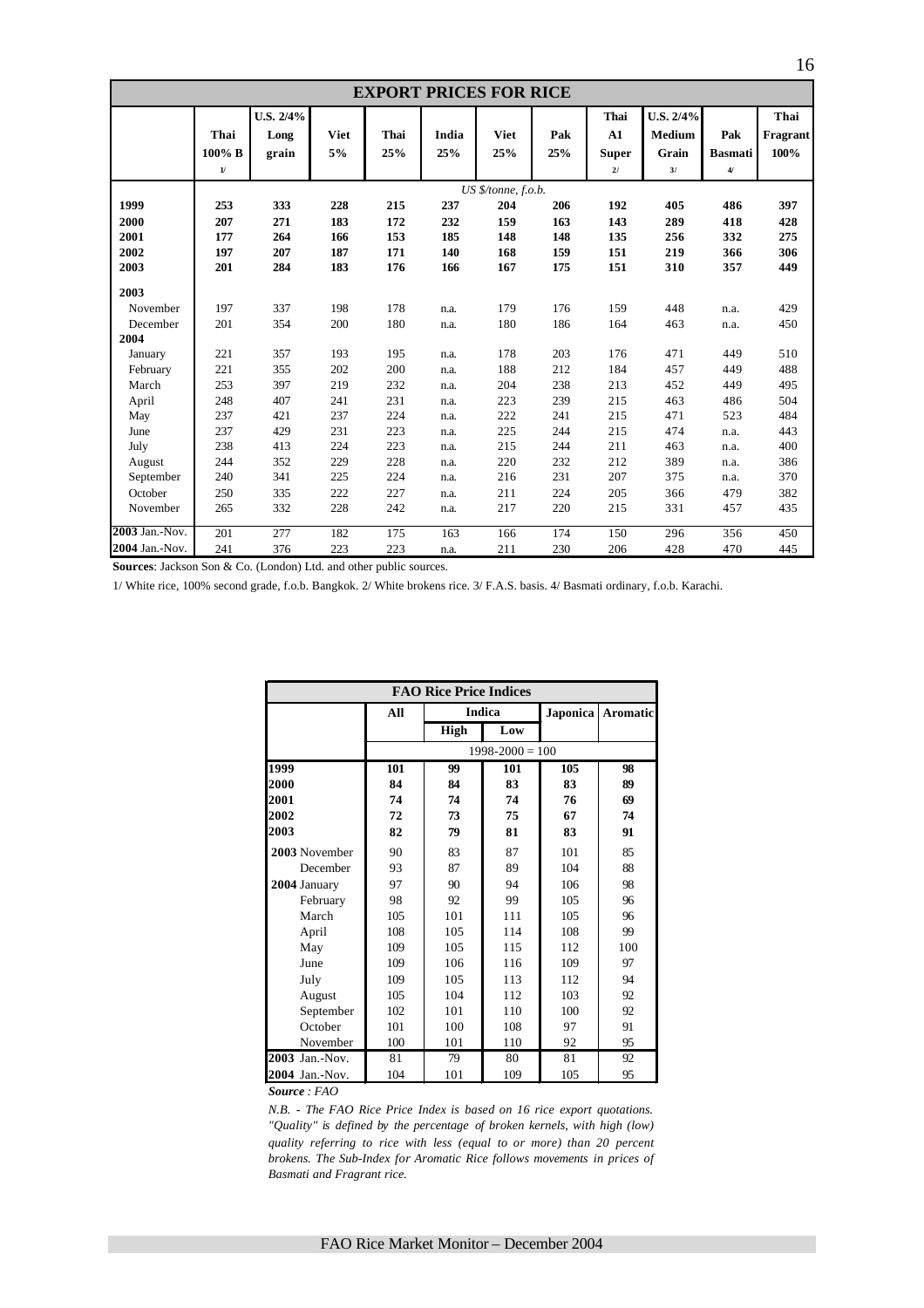#### **WORLD PADDY PRODUCTION WORLD IMPORTS OF RICE**

| WORLD PADDY PRODUCTION  |            |                     |                    | WORLD IMPORTS OF RICE        |            |                        |                            |
|-------------------------|------------|---------------------|--------------------|------------------------------|------------|------------------------|----------------------------|
|                         | 2002       | 2003<br>(estimated) | 2004<br>(forecast) |                              | 2003       | 2004<br>(estimated)    | $2005^{2/3}$<br>(forecast) |
|                         |            | million tonnes      |                    |                              |            | million tonnes, milled |                            |
| <b>WORLD</b>            | 571.9      | 583.2               | 610.6              | <b>WORLD</b>                 | 27.7       | 26.1                   | 25.2                       |
| Developing countries    | 546.1      | 560.1               | 584.7              | Developing countries         | 23.4       | 21.6                   | 20.8                       |
| Developed countries     | 25.8       | 23.2                | 25.9               | Developed countries          | 4.3        | 4.5                    | 4.4                        |
| ASIA                    | 517.7      | 530.2               | 552.8              | ASIA                         | 13.5       | 11.6                   | 11.3                       |
| Bangladesh              | 37.8       | 38.8                | 38.3               | Bangladesh                   | 1.6        | 0.7                    | 1.0                        |
| Cambodia                | 3.8        | 4.7                 | 4.5                | China                        | 0.4        | 0.9                    | 0.5                        |
| China                   | 176.3      | 162.3               | 186.7              | of which Taiwan Prov.        | 0.1        | 0.2                    | 0.2                        |
| of which Taiwan Prov    | 1.8        | 1.6                 | 1.6                | Indonesia                    | 2.5        | 1.0                    | 1.2                        |
| India                   | 109.0      | 130.5               | 127.5              | Iran, Islamic Rep. of        | 0.9        | 0.7                    | 0.7                        |
| Indonesia               | 51.5       | 52.1                | 54.3               | Iraq                         | 0.8        | 1.0                    | 1.0                        |
| Iran, Islamic Rep. of   | 2.9        | 3.3                 | 3.4                | Japan                        | 0.7        | 0.7                    | 0.7                        |
| Japan                   | 11.1       | 9.7                 | 10.9               | Malaysia                     | 0.6        | 0.6                    | 0.6                        |
| Korea Rep. of           | 6.7        | 6.0                 | 6.8                | Philippines                  | 0.9        | 1.0                    | 0.9                        |
| Myanmar                 | 22.8       | 22.9                | 22.0               | Saudi Arabia                 | 0.8        | 0.9                    | 0.8                        |
| Pakistan                | 6.7        | 7.3                 | 7.4                | Sri Lanka                    | 0.0        | 0.2                    | 0.1                        |
| Philippines             | 13.0       | 14.2                | 14.4               |                              |            |                        |                            |
| Sri Lanka               | 2.9        | 3.1                 | 2.5                | <b>AFRICA</b>                | 8.0        | 8.1                    | 8.0                        |
| Thailand                | 26.1       | 27.2                | 25.2               | Côte d'Ivoire                | 0.8        | 0.8                    | 0.8                        |
| Viet Nam                | 34.4       | 34.5                | 35.5               | Nigeria                      | 1.5        | 1.5                    | 1.3                        |
|                         |            |                     |                    | Senegal                      | 0.6        | 0.7                    | 0.7                        |
| <b>AFRICA</b>           | 17.6       | 18.0                | 18.5               | South Africa                 | 0.8        | 0.8                    | 0.8                        |
| North Africa            | 6.0        | 6.2                 | 6.5                | <b>CENTRAL AMERICA</b>       | 1.8        | 1.9                    | 1.9                        |
| Egypt                   | 6.0        | 6.2                 | 6.4                | Cuba                         | 0.6        | 0.5                    | 0.5                        |
|                         |            |                     |                    | Mexico                       | 0.5        | 0.5                    | 0.5                        |
| Sub-Saharan Africa      | 11.6       | 11.8                | 12.1               |                              |            |                        |                            |
| Western Africa          | 7.2        | 7.3                 | 7.3                | <b>SOUTH AMERICA</b>         | 1.4        | 1.3                    | 0.9                        |
| Côte d'Ivoire<br>Guinea | 0.8<br>0.8 | 0.7<br>0.9          | 0.7<br>0.9         | <b>Brazil</b><br>Colombia    | 1.1<br>0.0 | 0.9<br>0.1             | 0.7<br>0.0                 |
| Mali                    | 0.7        | 1.0                 | 0.9                |                              |            |                        |                            |
| Nigeria                 | 3.4        | 3.4                 | 3.5                | <b>NORTH AMERICA</b>         | 0.7        | 0.7                    | 0.7                        |
| Central Africa          | 0.4        | 0.4                 | 0.4                | Canada                       | 0.3        | 0.3                    | 0.3                        |
| Eastern Africa          | 1.1        | 0.9                 | 1.0                | <b>United States</b>         | 0.4        | 0.4                    | 0.4                        |
| Tanzania                | 0.8        | 0.7                 | 0.8                |                              |            |                        |                            |
| Southern Africa         | 2.9        | 3.1                 | 3.3                | <b>EUROPE</b>                | 1.8        | 1.9                    | 1.8                        |
| Madagascar              | 2.6        | 2.8                 | 3.0                | EU<br>1/                     | 0.7        | 0.9                    | 1.0                        |
| Mozambique              | 0.2        | 0.2                 | 0.2                | Russian Fed.                 | 0.5        | 0.4                    | 0.5                        |
| <b>CENTRAL AMERICA</b>  | 2.7        | 2.6                 | 2.4                | <b>OCEANIA</b>               | 0.4        | 0.4                    | 0.3                        |
| Cuba                    | 0.7        | 0.7                 | 0.8                |                              |            |                        |                            |
| Dominican Rep.          | 0.7        | 0.6                 | 0.7                |                              |            |                        |                            |
| Mexico                  | 0.2        | 0.3                 | 0.3                | <b>WORLD EXPORTS OF RICE</b> |            |                        |                            |
| SOUTH AMERICA           | 19.8       | 19.8                | 22.6               |                              |            |                        | $\mathbf{2005}^{2/}$       |
|                         |            |                     |                    |                              | 2003       | 2004                   |                            |
| Argentina               | 0.7        | 0.7                 | 1.1                |                              |            | (estimated)            | (forecast)                 |
| <b>Brazil</b>           | 10.6       | 10.4                | 12.8               |                              |            |                        |                            |
| Colombia                | 2.3        | 2.5                 | 2.6                |                              |            | million tonnes, milled |                            |
| Peru                    | 2.1        | 2.1                 | 1.8                |                              |            |                        |                            |
| Uruguay                 | 0.9        | 0.9                 | 1.3                | WORLD                        | 27.7       | 26.1                   | 25.2                       |
|                         |            |                     |                    | Developing countries         | 23.2       | 22.3                   | 21.1                       |
| <b>NORTH AMERICA</b>    | 9.6        | 9.0                 | 10.3               | Developed countries          | 4.4        | 3.8                    | 4.1                        |
| United States           | 9.6        | 9.0                 | 10.3               | ASIA                         | 21.6       | 20.3                   | 19.3                       |
| <b>EUROPE</b>           | 3.2        | 3.3                 | 3.4                | China                        | 2.7        | 0.9                    | 2.1                        |
| $EU$ $1/$               | 2.6        | 2.7                 | 2.8                | of which Taiwan Prov.        | 0.1        | 0.0                    | 0.1                        |
|                         |            |                     |                    | India                        | 4.4        | 2.6                    | 1.9                        |
| <b>OCEANIA</b>          | 1.3        | 0.4                 | 0.6                | Myanmar                      | 0.4        | 0.2                    | 0.3                        |
| Australia               | 1.3        | 0.4                 | 0.5                | Pakistan                     | 2.0        | 1.9                    | 2.1                        |
|                         |            |                     |                    | Thailand                     | 7.6        | 10.0                   | 8.2                        |
|                         |            |                     |                    |                              |            |                        |                            |

| 2002          | 2003           | 2004       |                                       | 2003       | 2004                   | $2005^{2/3}$ |
|---------------|----------------|------------|---------------------------------------|------------|------------------------|--------------|
|               | (estimated)    | (forecast) |                                       |            | (estimated)            | (forecast)   |
|               | million tonnes |            |                                       |            | million tonnes, milled |              |
|               |                |            |                                       |            |                        |              |
| 571.9         | 583.2          | 610.6      | <b>WORLD</b>                          | 27.7       | 26.1                   | 25.2         |
| 546.1         | 560.1          | 584.7      | Developing countries                  | 23.4       | 21.6                   | 20.8         |
| 25.8          | 23.2           | 25.9       | Developed countries                   | 4.3        | 4.5                    | 4.4          |
| 517.7         | 530.2          | 552.8      | <b>ASIA</b>                           | 13.5       | 11.6                   | 11.3         |
| 37.8          | 38.8           | 38.3       | Bangladesh                            | 1.6        | 0.7                    | 1.0          |
| 3.8           | 4.7            | 4.5        | China                                 | 0.4        | 0.9                    | 0.5          |
| 176.3         | 162.3          | 186.7      | of which Taiwan Prov.                 | 0.1        | 0.2                    | 0.2          |
| 1.8           | 1.6            | 1.6        | Indonesia                             | 2.5        | 1.0                    | 1.2          |
| 109.0         | 130.5          | 127.5      | Iran, Islamic Rep. of                 | 0.9        | 0.7                    | 0.7          |
| 51.5          | 52.1           | 54.3       | Iraq                                  | 0.8        | 1.0                    | 1.0          |
| 2.9           | 3.3            | 3.4        | Japan                                 | 0.7        | 0.7                    | 0.7          |
| 11.1          | 9.7            | 10.9       | Malaysia                              | 0.6        | 0.6                    | 0.6          |
| 6.7           | 6.0            | 6.8        | Philippines                           | 0.9        | 1.0                    | 0.9          |
| 22.8          | 22.9           | 22.0       | Saudi Arabia                          | 0.8        | 0.9                    | 0.8          |
| 6.7           | 7.3            | 7.4        | Sri Lanka                             | 0.0        | 0.2                    | 0.1          |
| 13.0          | 14.2           | 14.4       |                                       |            |                        |              |
| 2.9           | 3.1            | 2.5        | <b>AFRICA</b>                         | 8.0        | 8.1                    | 8.0          |
| 26.1          | 27.2           | 25.2       | Côte d'Ivoire                         | 0.8        | 0.8                    | 0.8          |
| 34.4          | 34.5           | 35.5       | Nigeria                               | 1.5        | 1.5                    | 1.3          |
|               |                |            | Senegal                               | 0.6        | 0.7                    | 0.7          |
| 17.6          | 18.0           | 18.5       | South Africa                          | 0.8        | 0.8                    | 0.8          |
| 6.0           | 6.2            | 6.5        | <b>CENTRAL AMERICA</b>                | 1.8        | 1.9                    | 1.9          |
| 6.0           | 6.2            | 6.4        | Cuba                                  | 0.6        | 0.5                    | 0.5          |
|               |                |            | Mexico                                | 0.5        | 0.5                    | 0.5          |
| 11.6          | 11.8           | 12.1       |                                       |            |                        |              |
| 7.2<br>0.8    | 7.3<br>0.7     | 7.3<br>0.7 | <b>SOUTH AMERICA</b><br><b>Brazil</b> | 1.4<br>1.1 | 1.3<br>0.9             | 0.9<br>0.7   |
| 0.8           | 0.9            | 0.9        | Colombia                              | 0.0        | 0.1                    | 0.0          |
| 0.7           | 1.0            | 0.9        |                                       |            |                        |              |
| 3.4           | 3.4            | 3.5        | <b>NORTH AMERICA</b>                  | 0.7        | 0.7                    | 0.7          |
| 0.4           | 0.4            | 0.4        | Canada                                | 0.3        | 0.3                    | 0.3          |
| 1.1           | 0.9            | 1.0        | <b>United States</b>                  | 0.4        | 0.4                    | 0.4          |
| 0.8           | 0.7            | 0.8        |                                       |            |                        |              |
| 2.9           | 3.1            | 3.3        | <b>EUROPE</b>                         | 1.8        | 1.9                    | 1.8          |
| 2.6           | 2.8            | 3.0        | EU<br>$\frac{1}{2}$                   | 0.7        | 0.9                    | 1.0          |
| 0.2           | 0.2            | 0.2        | Russian Fed.                          | 0.5        | 0.4                    | 0.5          |
| 2.7           | 2.6            | 2.4        | <b>OCEANIA</b>                        | 0.4        | 0.4                    | 0.3          |
| $\sim$ $\sim$ | $\sim$ $\sim$  | $\alpha$   |                                       |            |                        |              |

#### **WORLD EXPORTS OF RICE**

| SOUTH AMERICA                         | 19.8 | 19.8 | 22.6 |                               | 2003 | 2004                   |
|---------------------------------------|------|------|------|-------------------------------|------|------------------------|
| Argentina                             | 0.7  | 0.7  | 1.1  |                               |      | (estimated)            |
| <b>Brazil</b>                         | 10.6 | 10.4 | 12.8 |                               |      |                        |
| Colombia                              | 2.3  | 2.5  | 2.6  |                               |      | million tonnes, milled |
| Peru                                  | 2.1  | 2.1  | 1.8  |                               |      |                        |
| Uruguay                               | 0.9  | 0.9  | 1.3  | <b>WORLD</b>                  | 27.7 | 26.1                   |
|                                       |      |      |      | Developing countries          | 23.2 | 22.3                   |
| <b>NORTH AMERICA</b>                  | 9.6  | 9.0  | 10.3 | Developed countries           | 4.4  | 3.8                    |
| <b>United States</b>                  | 9.6  | 9.0  | 10.3 |                               |      |                        |
|                                       |      |      |      | <b>ASIA</b>                   | 21.6 | 20.3                   |
| <b>EUROPE</b>                         | 3.2  | 3.3  | 3.4  | China                         | 2.7  | 0.9                    |
| EU<br>1/                              | 2.6  | 2.7  | 2.8  | of which Taiwan Prov.         | 0.1  | 0.0                    |
|                                       |      |      |      | India                         | 4.4  | 2.6                    |
| <b>OCEANIA</b>                        | 1.3  | 0.4  | 0.6  | Myanmar                       | 0.4  | 0.2                    |
| Australia                             | 1.3  | 0.4  | 0.5  | Pakistan                      | 2.0  | 1.9                    |
|                                       |      |      |      | Thailand                      | 7.6  | 10.0                   |
|                                       |      |      |      | Viet Nam                      | 3.9  | 4.0                    |
|                                       |      |      |      | <b>AFRICA</b>                 | 0.6  | 0.8                    |
|                                       |      |      |      | Egypt                         | 0.6  | 0.8                    |
|                                       |      |      |      | <b>SOUTH AMERICA</b>          | 1.2  | 1.6                    |
|                                       |      |      |      | Argentina                     | 0.2  | 0.4                    |
|                                       |      |      |      | Guyana                        | 0.2  | 0.2                    |
|                                       |      |      |      | Uruguay                       | 0.6  | 0.8                    |
|                                       |      |      |      | <b>NORTH &amp; C. AMERICA</b> | 3.9  | 3.1                    |
|                                       |      |      |      | <b>United States</b>          | 3.8  | 3.0                    |
|                                       |      |      |      | <b>EUROPE</b>                 | 0.2  | 0.2                    |
| <b>FOOTNOTES:</b>                     |      |      |      | EU<br>1/                      | 0.2  | 0.2                    |
| Totals computed from unrounded data.  |      |      |      |                               |      |                        |
| 1/ EU-15 until 2003, EU-25 from 2004. |      |      |      | <b>OCEANIA</b>                | 0.2  | 0.2                    |
| 2/ Highly tentative.                  |      |      |      | Australia                     | 0.2  | 0.2                    |